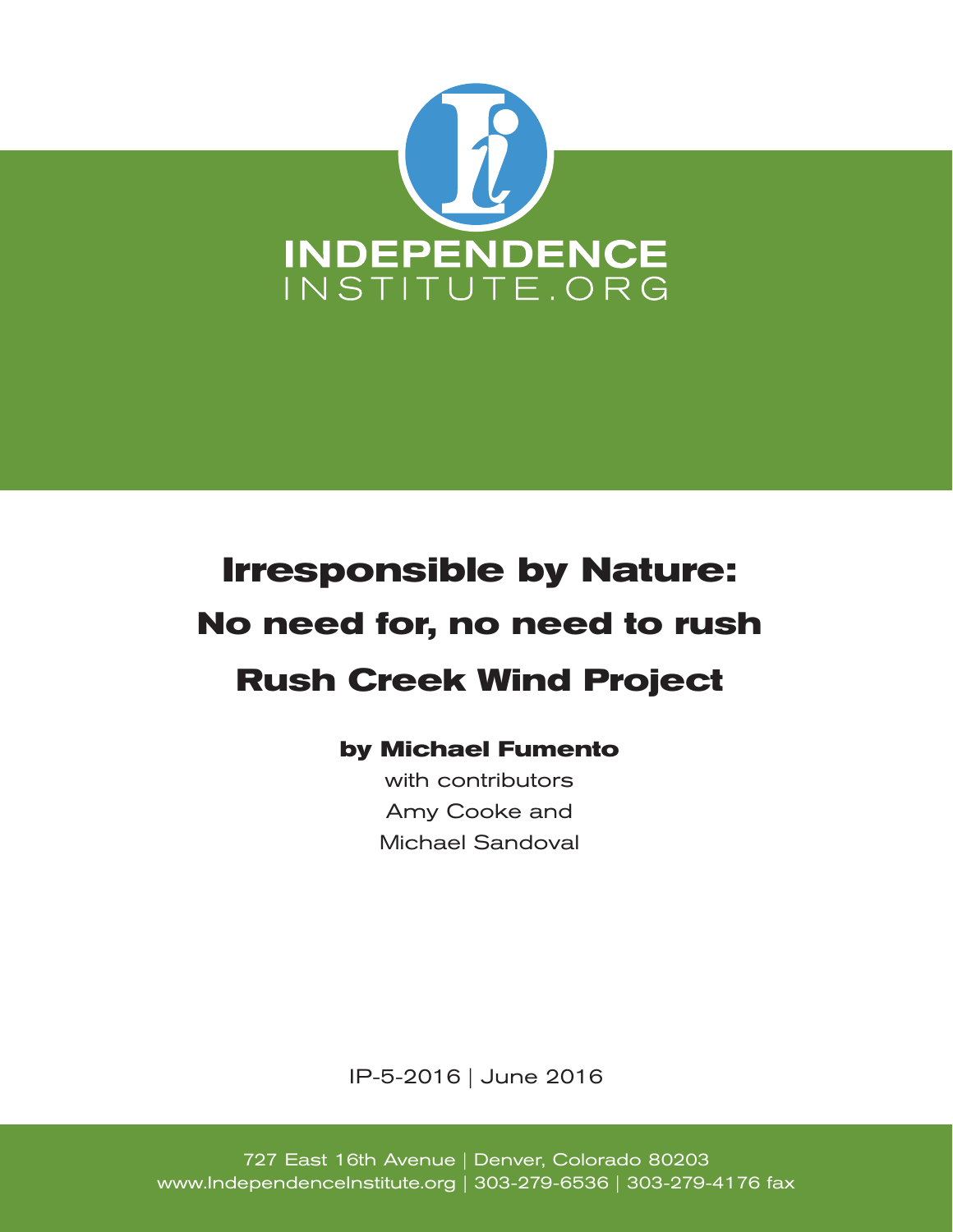### **Introduction**

If the Colorado Public Utilities Commission (PUC) rushes approval of Xcel Energy's proposed wind project Rush Creek – as the utility wants – the Commission will not be serving the best interests of Coloradans, Xcel's 1.4 million ratepayers, or wildlife and, indeed, will have an adverse impact on all Americans. There is nothing to be gained and everything to be lost by allowing the utility to rush this project through without Xcel, interested parties, and others having the opportunity to study its economic and environmental impact.

Among the many objections are the following:

- The state does not presently need more electricity; Xcel does not claim otherwise.
- Xcel claims it has already met the state's renewable energy mandate.
- If the primary concern is emissions, the most efficient, least expensive way to reduce greenhouse gas emissions (GHGs) as well as EPA "criterion pollutants" is to generate electricity from Colorado natural gas.
- The project does not save Coloradans money as promised unless federal subsidies are passed along to ratepayers. Otherwise it will cost them. In any case, all American taxpayers will be paying for this project.
- Colorado's electricity rates have skyrocketed over the last decade. This project will exacerbate that trend.
- The project requires an *estimated* 90 miles of transmission lines, reducing efficiency.
- Xcel uses the term "estimated," implying that rights-of-way have not yet been acquired, which may slow the project.
- Maintenance problems with wind turbines are unique, and Xcel needs to address them.
- Wind farms are infamous for killing birds and bats. Xcel at least needs to allow time for themselves and others to investigate what the company can do to mitigate the problem. It also requires time to show compliance with the Endangered Species Act.
- Xcel's requested compressed timeline prohibits appropriate and thorough vetting of the 95,000 acre, \$1.1 billion, 90 mile transmission line with 150 feet of right-of-way, and 300 turbine wind project spanning five counties.
- Rushing the timeline and approval process disrespects the PUC, all Coloradans and ratepayers who have the right to expect neutral regulators to take the time allowed under state law to consider all aspects and hear from all interested parties regarding projects that will have enormous financial and environmental impacts on the entire state, indeed the U.S.
- This project appears to have only one real purpose: to enrich Xcel's coffers with the Production Tax Credit (PTC). Yet the PTC shouldn't even exist.

By delaying its public application until the very last minute, Xcel has demonstrated a high level of arrogance as it has privately executed plans to move ahead with the project, simply assuming the PUC would rubber stamp it. This is all the more arrogant given that the PUC denied the utility's last renewable energy effort, the expansion of its Community Solar Gardens.<sup>1</sup> Furthermore, Colorado's largest investor owned utility has engaged in questionable outreach tactics to local elected officials in order to garner support for the Rush Creek Wind Project. The PUC actually has a function and a valuable one. If Xcel believes otherwise, let it lobby for its abolition.

Rushing the timeline and approval process disrespects the PUC, all Coloradans and ratepayers who have the right to expect neutral regulators to take the time allowed under state law to consider all aspects and hear from all interested parties regarding projects that will have enormous financial and environmental impacts on the entire state...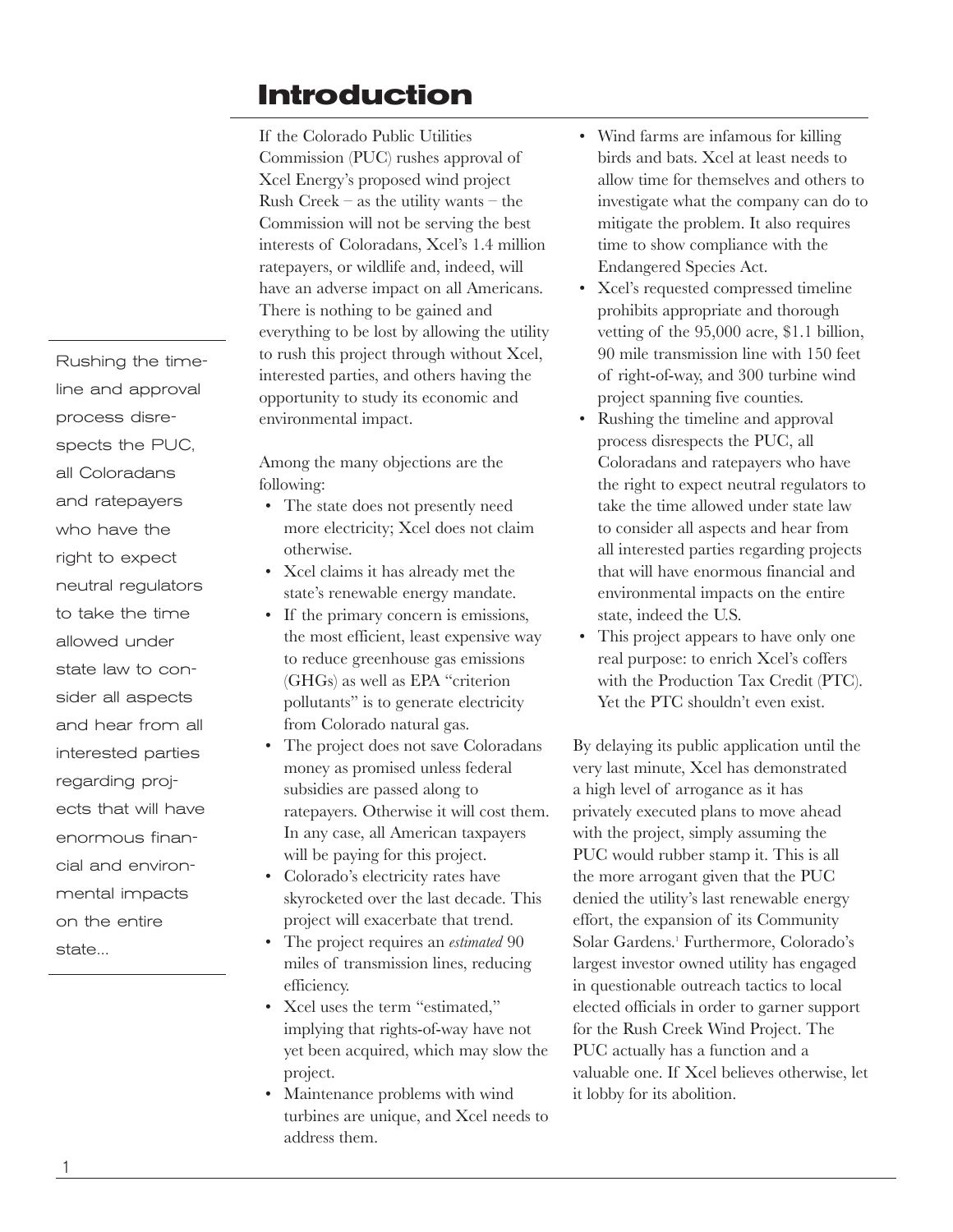What is Xcel thinking? Likely, it is not. This is Xcel's first effort to construct its own wind project, and it is clear they do not know how to do it.

Should the PUC grant approval, at the very least the Commission should require Minnesota-based Xcel Energy to pass along its considerable subsidies in the form of the Production Tax Credit (PTC) to

Colorado ratepayers who will be paying for the project, and indeed Xcel's promise of saving Coloradan ratepayers "hundreds of millions of dollars" is predicated on such a pass-along. The colorado does

### **No need for increased electrical capacity**

Colorado does not need extra generating capacity at this time. Even as the population has been increasing, power consumption has barely done so.<sup>2</sup> The state legislature has mandated that by 2020 investor-owned utilities, including Xcel, must have at least 30 percent "renewable fuels" in their mix, but Xcel claims it has already met that mandate.<sup>3</sup> Further, the EPA's so-called "Clean Power Plan,"4 while remanded to lower courts by the U.S. Supreme Court, may yet

#### **Job claims**

This project is also being sold as a jobs program, which is disingenuous. David Eves, Xcel's president and CEO of Public Service Co. of Colorado, Xcel's subsidiary in the state, said in April: "Our plan is to expand our wind offerings to provide hundreds of new jobs for Coloradans . . ."8 Many of the jobs, those in turbine construction, will last only about three months.9 Xcel spokesman Mark Stutz told the *Denver Post that the Rush Creek project will create "350 construction jobs, and then six to 10 permanent jobs."*10 Further, despite Xcel's repeated talk of these being "wellpaying jobs,"11 Bureau of Labor Statistics data indicate that elevator installers and repairers earn on average 60 percent more than wind turbine technicians.<sup>12</sup>

pass muster, especially given the death of Justice Antonin Scalia.<sup>5</sup> But proponents of the plan say Colorado is already well positioned to meet the required standards.<sup>6</sup> The fastest and most efficient means of reducing GHG emissions is to generate electricity from Colorado natural gas. Xcel says it already has significant capacity at natural gas plants to do this without actually having to build new ones.7

not need extra generating capacity at this time. Even as the population has been increasing, power consumption has barely done so.

It's also always fallacious to pretend that these projects create jobs. The same amount of money spent in any other area would also generate jobs. Ultimately, if the goal is to create the most jobs with an energy project, then putting Coloradans on large hamster wheels connected to the grid would achieve the same end.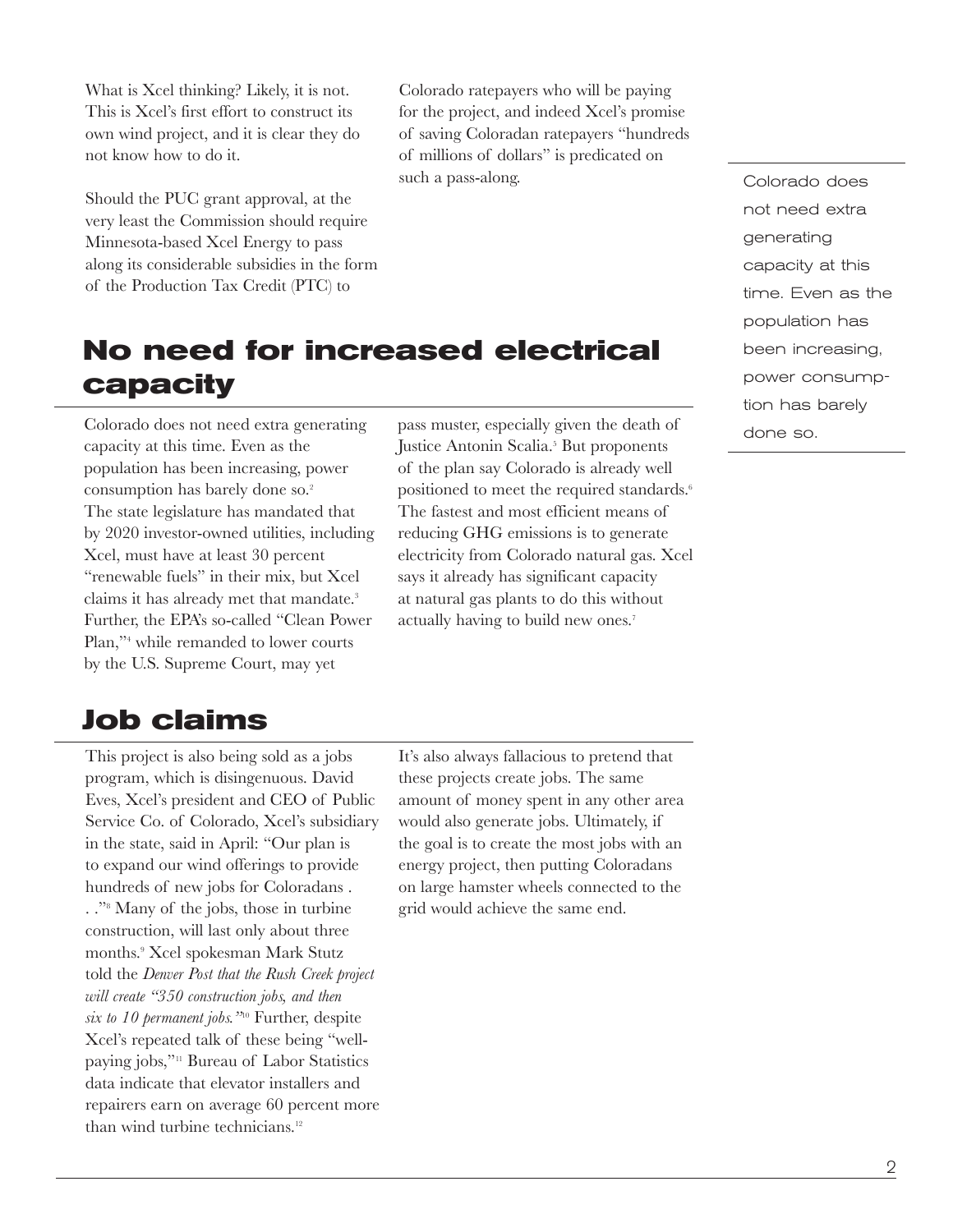### **Economic development for rural Colorado?**

Former state lawmaker Greg Brophy, a Republican who represented Eastern Colorado from 2005-2014 and now lobbies with State Senate colleague Josh Penry at EIS Solutions, suggests wind farms are economic drivers for rural Colorado: "Any [County] commissioner from eastern Colorado understands that royalty payments make a huge difference for farmers and ranchers in rural Colorado. Further, commissioners from a half dozen rural counties know that property tax payments from wind farms provide much needed revenue to provide basic services for their constituents."13 Mr. Brophy then asked, "Why do you want to stop a project

that benefits rural Colorado without costing anyone else a dime extra?"14

Mr. Brophy relies upon a classic economic fallacy that intentionally fails to take into account the opportunity costs of higher electric rates due to this project and the millions of dollars in taxpayer subsides that will enrich Xcel at the expense of taxpayers. If Xcel gets its rushed approval for Rush Creek, then interested parties will be denied appropriate time to analyze Mr. Brophy's claims and identify those opportunity costs.

### **This project is entirely subsidydriven**

With a project so large, so complex, so expensive, requiring delicate cooperation from so many different governmental entities, why would Xcel request such a compact timeline? The answer is simple – to enrich Xcel at taxpayer expense.

On page two of Xcel's Motion to "Shorten Notice and Intervention Period" the company cites the Omnibus Appropriations Act, which President Obama signed into law on December 18, 2015.

*"The Act includes a five-year extension of the Production Tax Credits ("PTC") for wind and other eligible renewable energy projects. While the PTC has been extended for five years, its decline [phaseout period] begins after December 31, 2016. Eligible projects that meet the safe harbor under the Act, i.e., expenditures of 5 percent of the total project cost by December 31, 2016 and in service by* 

*December 31, 2020, will qualify for the 2016 PTC level of 100 percent."*<sup>15</sup>

In order to take full advantage of millions of PTC taxpayer dollars, not only does the company have to get the project approved, but it also intends to spend 5 percent (more than \$50,000,000) of the \$1 billion plus project budget before the end of 2016. This seems a little like playing roulette with ratepayer money, but if it gets approved then Xcel stands to make hundreds of millions of dollars.

Subsidies are what this wind project is all about. Originally they were intended to kick start the wind (and solar) energy sectors, but the wind industry claims that it is now well-established.16 Xcel even states on its Web site, "The cost has declined, making wind energy competitive with natural gas generation …"17 If wind is now competitive, why the need for subsidies?

With a project so large, so complex, so expensive, requiring delicate cooperation from so many different governmental entities, why would Xcel request such a compact timeline?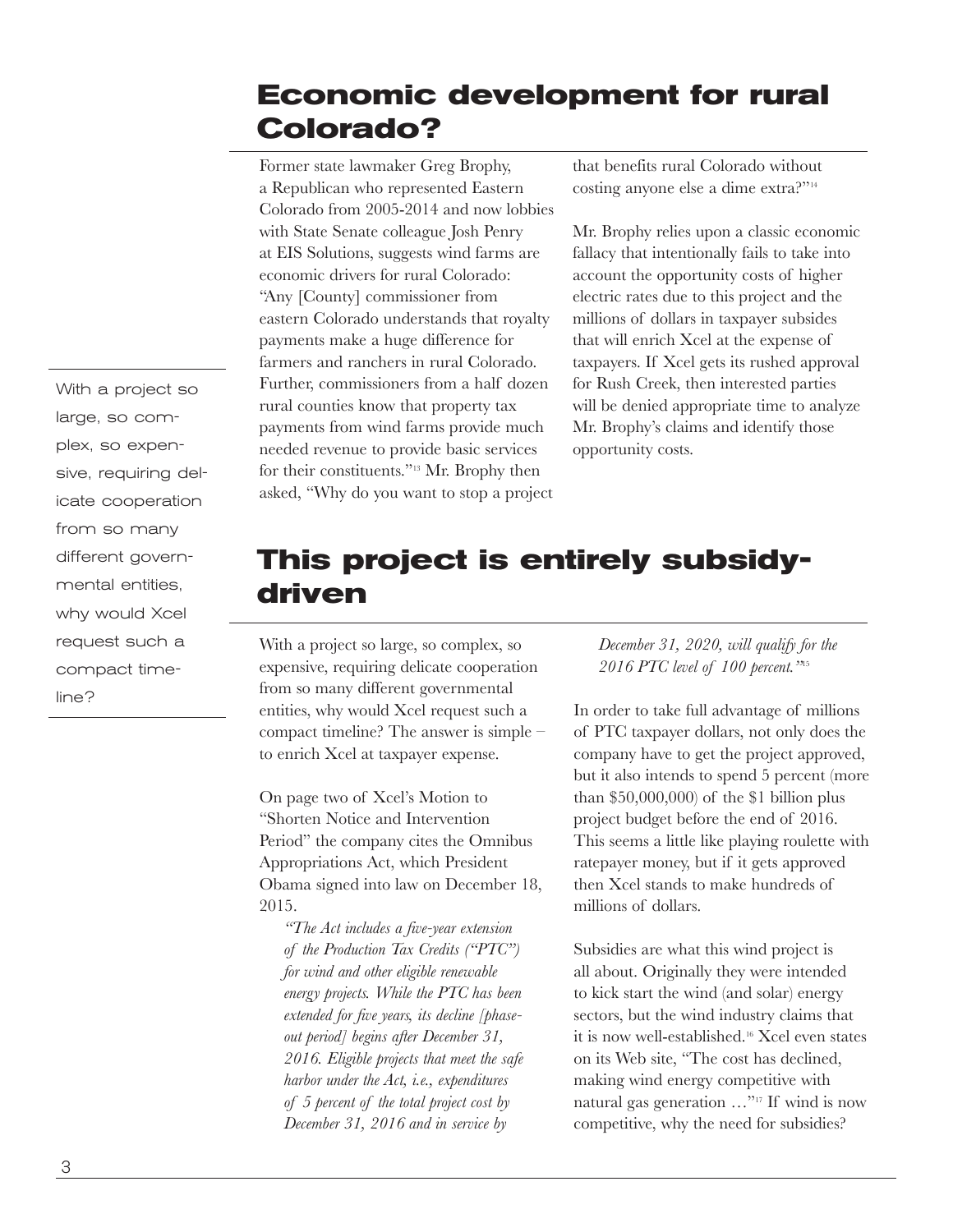Part of the explanation is that wind is *not* competitive with gas, much less with cheaper coal. Numerous sources support this, including, perhaps most powerfully, the man who is believed to have the greatest financial stake in wind power in the United States, Berkshire Hathaway CEO Warren Buffet. Two years ago in public he admitted, ". . . on wind energy, we get a tax credit if we build a lot of wind farms. That's the only reason to build them. They don't make sense without the tax credit.*"*<sup>18</sup>

In fact, according to a 2015 Energy Information Administration (EIA) report, in 2013 wind energy received \$4.274 billion in direct subsidies from the federal government (meaning American taxpayers). "Wind energy received the largest share of direct federal subsidies and support in FY 2013, accounting for 37 percent of total federal electricityrelated subsidies," it states.19 And this for *producing less than five percent* of the nation's electricity. No other source of electricity even comes close. The claim that all forms of electricity generation receive subsidies is technically true but disingenuous. All fossil fuel plants combined received just \$136 million for producing a majority of the nation's electricity, while nuclear plants received just \$37 million for their production of a fifth of America's electricity generation.20 The general rule with subsidies is that the less efficient the source, the higher the level of subsidy. Another general rule is that subsidies help ensure that that which is inefficient stays so by protecting it from competition.

Many states further subsidize wind electricity, such that "Total subsidies to wind energy" in 2013 were a stunning \$5.9 billion.21 The Congressional Research Service projects taxpayers will shell out \$13.8 billion in PTC subsidies alone for wind energy between 2014 and 2018.<sup>22</sup> That's about \$123 per taxpayer. Assuming there are two taxpayers in a typical Colorado household, then they will have an invisible \$20 tacked onto their monthly electricity bills.

Who profits? Xcel shareholders. It is a classic redistribution scheme from American taxpayers to Xcel shareholders worldwide. Americans in Durango and Peoria will be enriching investors in foreign countries.

Countries that wind advocates urge the U.S. to emulate, such as the United Kingdom, are ending subsidies to onshore wind,<sup>23</sup> while others are cutting them back.<sup>24</sup> They realized too late that wind power does not live up to its claims. Should we not learn from their experience?

The very history of the PTC condemns it. It was begun back in  $1992^{25}$  as a way to kick start the industry.26 Yet as noted above, the industry itself says, "Wind power has now firmly established itself as a mainstream option for a new electrical generation."27 Thus,were this true, the PTC would now be in the same league as an excise tax begun in 1898 to support the Spanish-American War – finally rescinded in 2006.28 The PTC was not initiated to reduce GHGs. As for what the EPA has traditionally considered pollutants, those were already dropping dramatically in the U.S. by then and have continued to do so.<sup>29</sup>

Rather, the PTC was propelled by worries the U.S. would run out of fossil fuels. We now find ourselves awash in petroleum and clean natural gas.30 Colorado is a national leader in natural gas production.<sup>31</sup> Further, since then, improvements at existing nuclear plants have raised nuclear energy's contribution to U.S. electricity generation to that current one-fifth.<sup>32</sup> Nuclear energy, of course, is also emissions-free. The National Academy of Sciences in a 2013 report estimated that removing tax

It is a classic redistribution scheme from American taxpayers to Xcel shareholders worldwide. Americans in Durango and Peoria will be enriching investors foreign countries.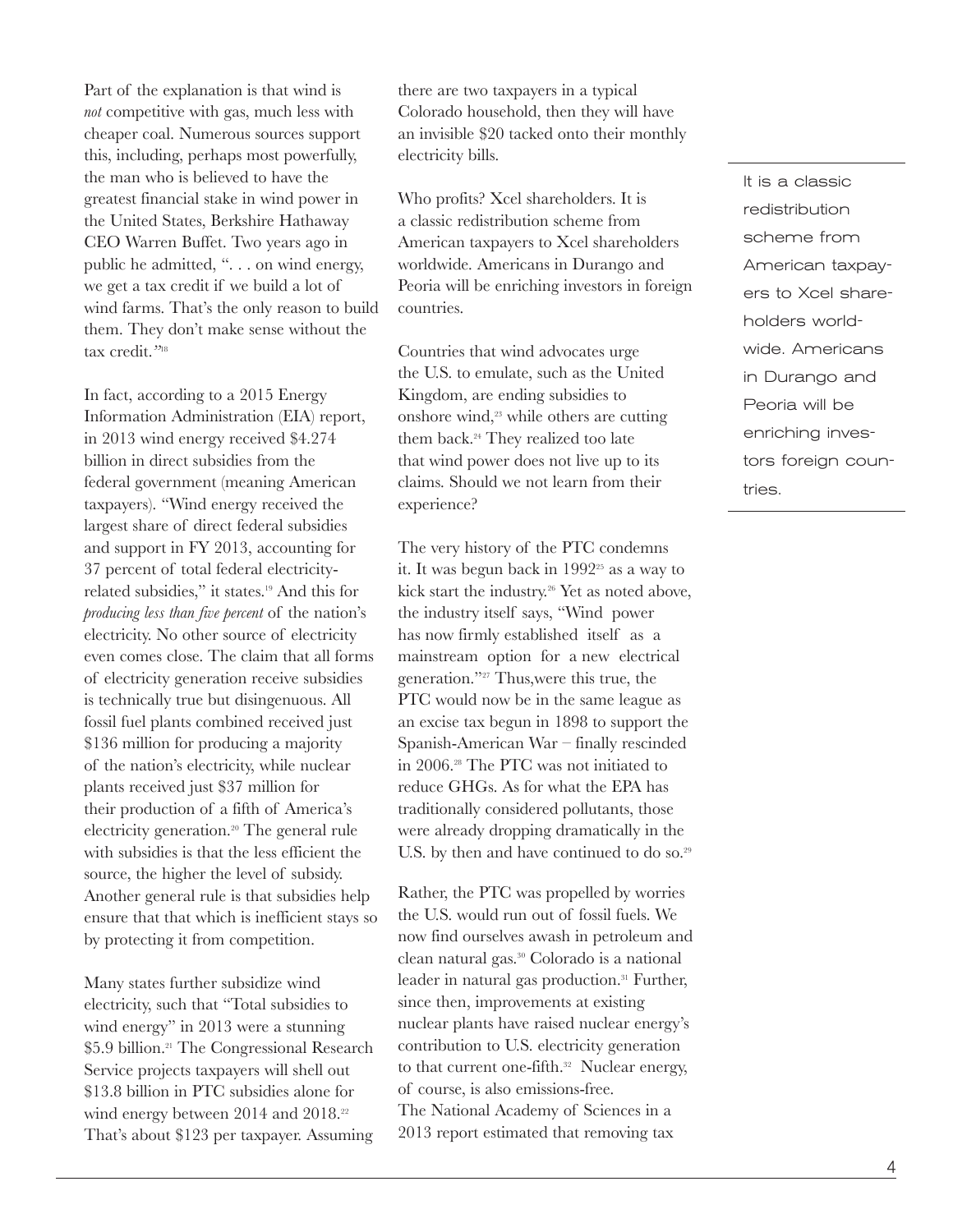credits for renewable electricity would result in a mere 0.3 percent increase in power-sector emissions.33 In a statement that got his company ejected from the American Wind Energy Association,<sup>34</sup> Exelon CEO Christopher Crane said, "If the government believes that they're improving the environment by subsidizing wind, they are wrong."35 It's not hypocritical that Exelon continues to operate and seek to operate more wind farms. Like Warren Buffet, like Xcel, they wish to profit from largesse provided by Congress.

#### **Coloradans will not save money with this project, they will lose it**

Xcel claims that this project will financially benefit Colorado. CEO David Eves, in reference to the project at hand, said, "Adding wind power means hundreds of millions of dollars in savings for Colorado energy customers.'"36 An online Xcel fact sheet uses the same figure but specifies "over the next 25 years."37 In fact, the data indicate that new wind energy will considerably increase energy costs.

#### How?

A spokesman for Xcel said that the electricity from the proposed wind farm would not obviate the building of any new plants, but rather would allow curtailed production at a current plant or plants – presumably inexpensive coal, since it has the highest emissions.<sup>38</sup> Data normally used when comparing sources of electricity are new-versus-new. (Meanwhile, the Independent Evaluator's Report attachment to Xcel's application is only a comparison to other existing wind projects.<sup>39</sup>) Even there, the mostcited source, the Energy Information Administration (EIA) of the Department of Energy, admits production prices for wind and solar "will not necessarily correspond" to other sources because wind and solar are "variable renewable energy." That means they are dilute

(low-concentration) and intermittent (unreliable).40 This problem regarding wind, specifically Xcel's outrageous claim as to how much electricity its proposed project will produce, is discussed below.

But more importantly for our purposes here, the EIA comparisons are of new energy to new energy, whereas in this case, the comparison is of new wind versus current sources. A 41-page report from the Institute for Energy Research last year found that new wind generation costs are about three times that of existing coal and over double that of existing conventional combined cycle gas.<sup>41</sup>

They conclude, "Most existing coal, natural gas, nuclear, and hydroelectric generation resources could continue producing electricity for decades at a far lower cost than could any potential new generation resources."42 Therefore, far from realizing any savings, Colorado ratepayers can expect increased rates – unless Xcel passes along savings from the PTC subsidies. There is precedent for this. In its unsuccessful effort to get PUC approval for its proposal to increase the amount of power it obtained from community solar gardens, Xcel agreed to pass back its solar renewable energy credit to ratepayers.<sup>43</sup>

...the data indicate that new wind energy will considerably increase energy costs.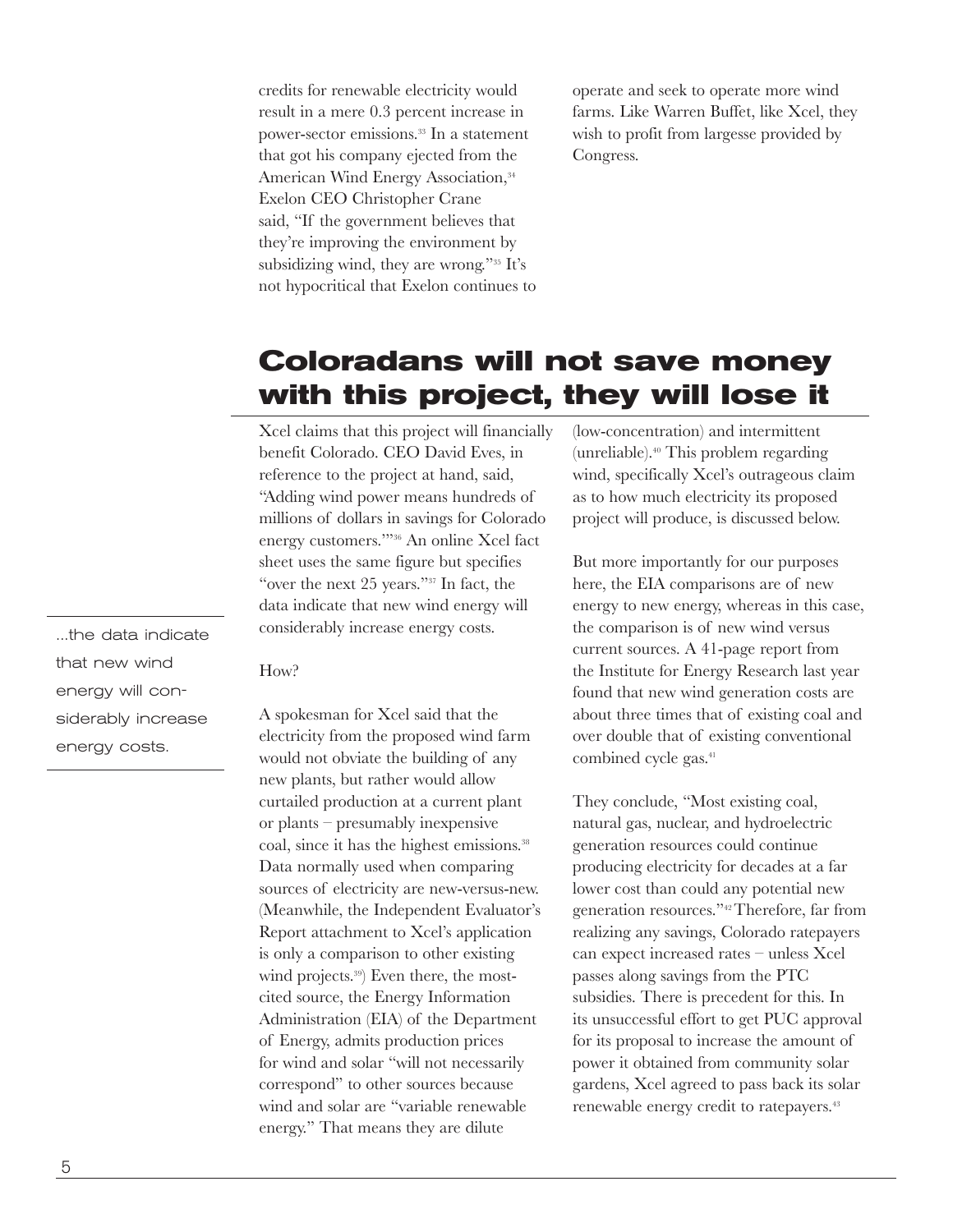One Xcel fact sheet on the project at hand indicates that is indeed where the proposed "hundreds of millions of dollars" of savings will come from. "Customers are expected to save \$800 million (nominally) \$400-500 million (net production value), net of all costs, over the next 25 years by taking advantage of available Production Tax Credits . . ."<sup>44</sup> In its motion to tremendously expedite the approval process, Xcel states, "As discussed in the Application, the Company is bringing forward its Application for approval of the Rush Creek Wind Project to take advantage of the 100 percent PTC for customers."45

This does not mean a 100 percent pass through to consumers. The reference is to 100 percent of the PTC available to utilities. If Rush Creek is approved, the PUC should require Xcel to pass along the entire PTC to consumers. This would probably cause Xcel to cancel the billion dollar project.

An extended analysis of government energy records by the Independence

Institute has found that "across all sectors of Colorado the cost of electricity has skyrocketed more than 67 percent between 2001 and 2014, easily exceeding median income growth and the expected rate of inflation for the same period, has revealed."46

This trend will continue according to Xcel's own projections. The chart below, based on the Company's projected impact of Colorado's Clean Air Clean Jobs Act passed in 2010, estimates Colorado's residential ratepayers to pay 38 cents a kilowatt hour by 2030, more than three times current costs in constant dollars.<sup>47</sup>

Colorado ratepayers continue to be a major source of revenue for the Minnesota-based Xcel Energy. In 2015, Colorado ratepayers made up about one quarter of the company's total customer base, yet they earned Xcel 48 percent of the company's diluted earnings per share.<sup>48</sup>

If Rush Creek is approved, the PUC should require Xcel to pass along the entire PTC to consumers.

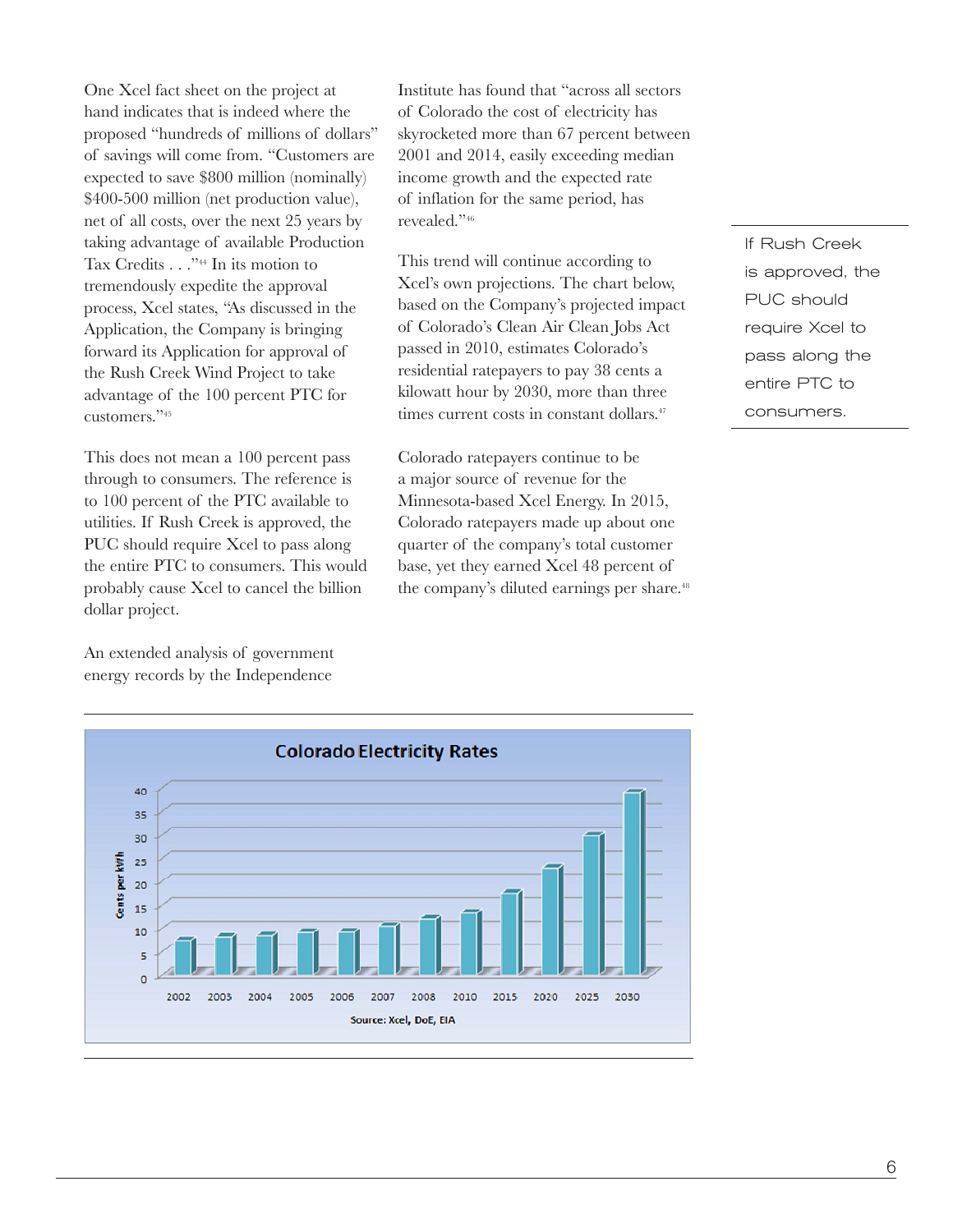#### **Xcel's claim for electricity production is physically impossible**

Xcel's claim as to how much electricity its proposed project will produce is blatantly false. It is based on what is called "nameplate capacity," which is easily calculated by the number and rated output of the turbines. That is, 300 two megawatt (MW) turbines would produce 600 MW. The major (but not sole) problem is the prior-mentioned element of variability.

If wind velocity is too low, the turbines do not just turn slowly; they do not turn at all. If it is too high, the turbines are "feathered," that is, the blades are turned so they cannot catch the wind, to prevent damage. According to the Leidos Independent Evaluator's Report attached to Xcel's application, cut-in speed for the Vestas turbines the utility will be using is 3 meters per second, cut-out 20, or 6.7 miles per hour (mph) to 45 mph.49

Earlier this year, one area in Colorado recorded steady wind speeds of 62 mph, with a gust to 148 mph. Neverthless, it is usually low wind speeds that plague turbines.50 At any given moment there are many areas of Colorado below 6.7 mph.<sup>51</sup>

Thus, to actually provide nameplate capacity the wind must be blowing at this "goldilocks" velocity 24 hours a day. This is fantasy.

The term describing actual production is "capacity factor." According to the National Renewable Energy Lab (NREL) located in Golden, capacity factor is probably around 30 percent, which is "the long-term historical average fleet-wide net capacity factors in the United States."52

So the use of nameplate capacity is simply disingenuous. Yet Xcel still chooses to

use it. Now, add that *any* figure regarding households is somewhat disingenuous since the added wind capacity is intended simply to replace electricity already being generated from inexpensive fossil fuels and it raises questions as to why Xcel is building the project in the first place.

Yet actual electricity production is only one factor in what is delivered to the consumer, and here wind (along with solar) truly suffer in comparison to other forms of generation. Transmission lines are a consideration often given little thought concerning wind energy, yet they can dramatically increase the cost of delivered wind and solar electricity as opposed to the normal standard of cost of production. This is a serious oversight, given that fossil fuel and nuclear plants can be, and are, located close to the grid, as opposed to needing to be placed where there are large tracts of available land with relatively high levels of wind or sun.

Xcel revealed that its Rush Creek project will be 95,000 acres located across Arapahoe, Cheyenne, Elbert, Kit Carson, and Lincoln counties and will require an estimated 90 miles of transmission lines.<sup>53</sup>

For each extra mile, Xcel will have to pay for right-of-way, extra cable and towers, and also add in what is called "transmission line loss," meaning the longer the lines, the less electricity actually reaches the destination. In Colorado, the average loss is seven percent.54 It is likely to be even more over 90 miles. Thus, even granting a 33 percent capacity factor, that is, actual generation, the 200 MW figure would be too high.

Xcel's claim as to how much electricity its proposed project will produce is blatantly false.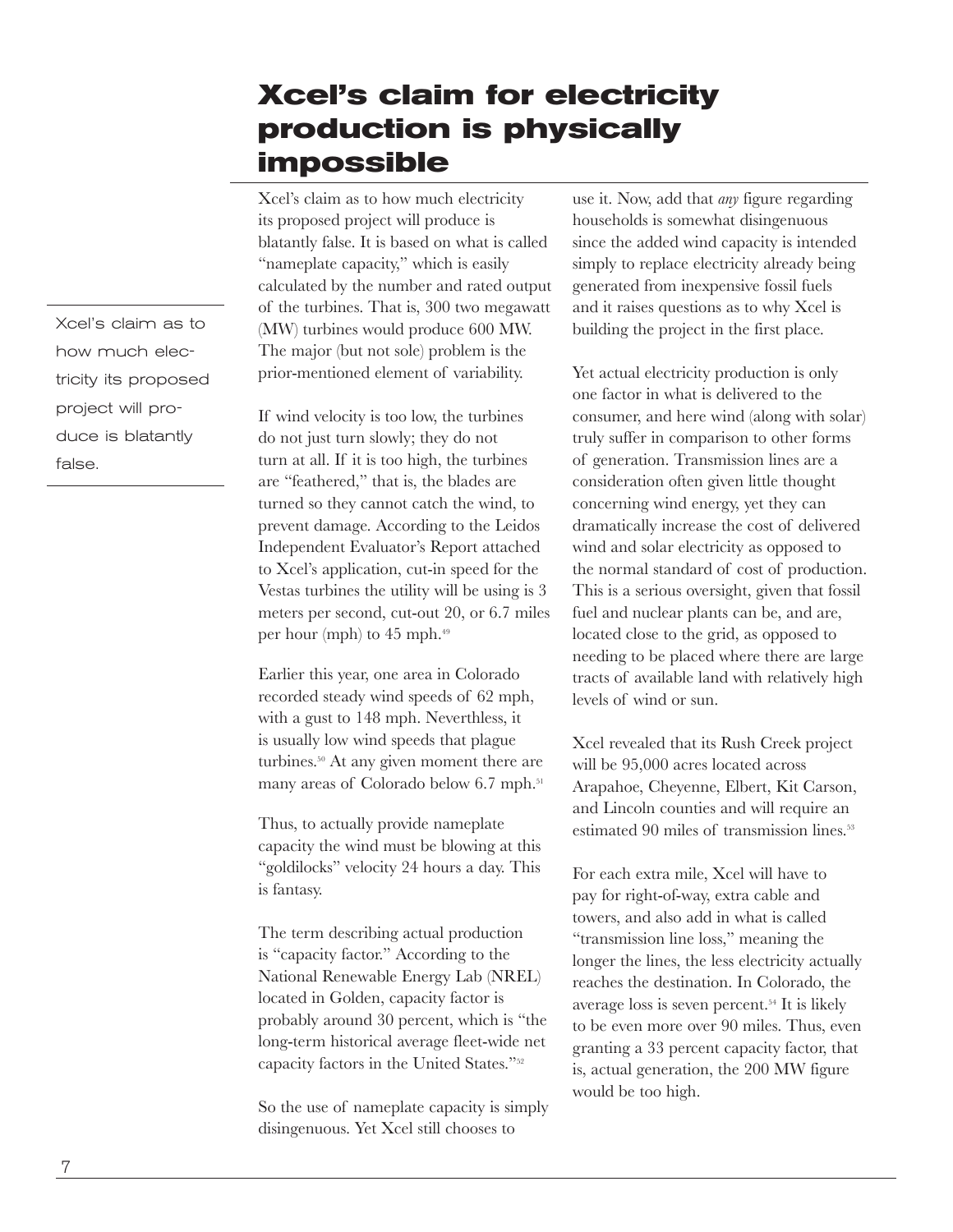Other factors discussed below will reduce the capacity factor even more, including curtailment of wind turbine production during periods of low energy demand and "good wind," and reducing bird and bat fatalities.

This relative inefficiency of wind essentially forces supporters to spin off any number of falsehoods and obfuscations, such as that "wind turbines generated 67 percent of Xcel Energy's Colorado-made electricity." That seemingly impressive figure was for a single morning of a single day.55 With what other form of energy, other than solar, would generation data be presented in such a way? Why

## **Wind energy's unique maintenance problem**

The public also deserves cost estimates regarding maintenance and ultimate disposal of the turbines. Other forms of electricity generation – fossil fuel, nuclear, hydroelectric, and geothermal – require as few as a single generator or turbine per plant.58 Solar fields may be completely passive or simply rotate the panels to catch the most sunlight. But Xcel's Rush Creek project calls for 300 turbines, each of which comprises myriad parts that endure friction whenever operating.59

This is one reason when visiting any given wind project, visitors will find that some of the turbines are not turning, sometimes the vast majority. (Another reason, of great interest, is that when a utility ramps down production to meet lower demands during the day, the first generators it shuts down are wind turbines.)60 Sometimes all

don't we hear data for mornings on which essentially no Xcel turbines were operating?

The nameplate falsehood is also used in Xcel's calculations of reduced emissions. CEO David Eves said the project will eliminate about 1 million tons of carbon pollution each year.56 That is close to the amount, according to Department of Energy calculations, for eliminating bituminous coal burning – at the 600 MW level.57 So again, Xcel is using a pure fiction to exaggerate benefits.

the turbines of a project are shut down for curtailment purposes.<sup>61</sup> This further reduces overall generational output, the capacity factor, even more.

According to the EPA, wind turbines typically require maintenance every six months.<sup>62</sup> Because of this constant wear and tear, both the American Wind Energy Association<sup>63</sup> and the EPA $^{64}$  say don't count on wind turbines lasting more than 20 years. Conversely, the oldest US commercial nuclear plant in operation began operating in 1969 and is now licensed until 2029.65 The first nuclear aircraft carrier, the U.S.S. Enterprise, is only now being decommissioned after 55 years, having used the same twin reactors that whole time. $66$ 

This relative inefficiency of wind essentially forces supporters to spin off any number of falsehoods and obfuscations, such as that "wind turbines generated 67 percent of Xcel Energy's Colorado-made electricity." That seemingly impressive figure was for a single morning of a single day.

#### **The birds and the bats**

If Xcel avoids any federal nexus, they will not be forced to comply with such federal regulations as filing the EPA's

federal Environmental Impact Statement. Nor does Colorado require any such assessment. Nevertheless, wind projects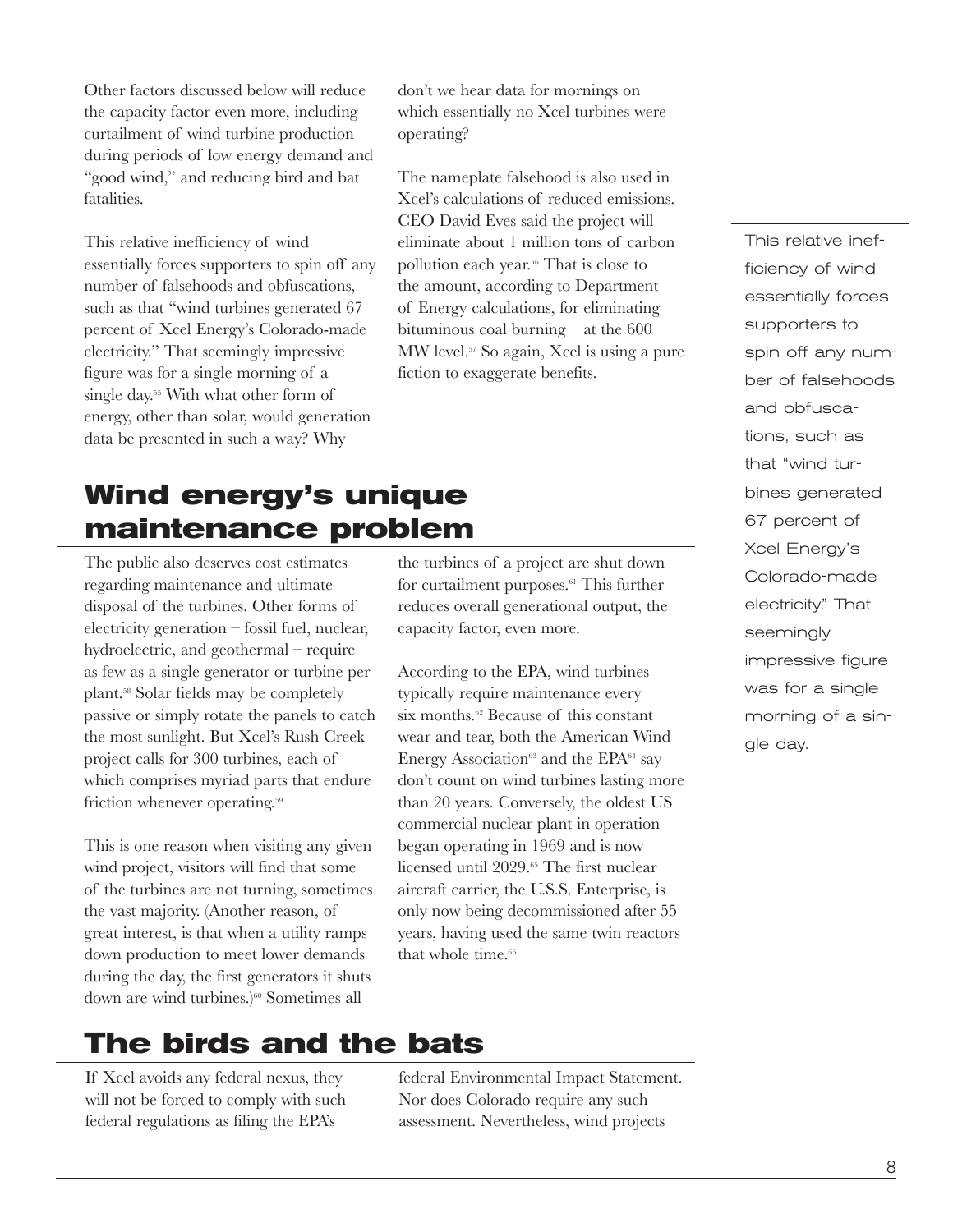*always* have an environmental impact. Xcel tacitly acknowledges this with a "fact sheet" released as an attachment to its application., "Birds and Power Lines."67 It's dated May 18, 2016, indicating it was prepared specifically to support Rush Creek. This is incomplete because Xcel only acknowledges the threat from transmission lines and not from the blades themselves. Wind turbines are notorious killers of birds as well as bats. Xcel has done *nothing* to address wildlife issues. Since Xcel has acknowledged wildlife concerns, they should *actually* address them. At the very least, Xcel should provide information and time to *others* who wish to conduct, and possibly publish, environmental assessments.

Major environmental groups such as the Audubon Society have called wind turbines "Cuisinarts" for their tendency to slice and dice fowl.68 The World Council for Nature in the United Kingdom last year released a report entitled "Wind Farms: A Slaughter Kept Hidden from the Public."69 *All* wind projects kill birds, and lots of them. Actual counts can vary dramatically, in part because some researchers only look quite close to the turbines, whereas dead birds can be thrown very far.<sup>70</sup> Therefore, numbers given by the industry are not to be trusted. We also know that larger projects such as the one at hand will kill more birds, because once a fowl enters it's that much harder to exit.

Summaries from Germany and Sweden published in 1993, as cited by a report of the California Energy Commission,<sup>71</sup> found annual bird deaths per turbine per year as high as 309 in Germany and 895 in Sweden. For 300 turbines, as with the proposed project, that would be a range of 93,000 to 268,000. These seem high, and, indeed, in 2012, the Spanish Ornithological Society (SEO/Birdlife) reviewed actual carcass counts from 136 monitoring studies and concluded that

Spain's 18,000 wind turbines are killing 6-18 million birds and bats yearly, or "only" 33 to 100 per turbine. 72 For Xcel's proposed project that would be a range of 9,900 to 30,000 butchered birds per year. American studies have found as many as 573,000 bird collisions from turbines annually, but one study looking at only the monopole variety of turbine that Xcel will be using found a lower range of between 140,000-328,000 annually.73 Nonetheless, it used combined data from studies before 2013, and the number of wind turbines has increased considerably since then.

Unfortunately, it appears that the same increased height and rotor length that has made turbines more efficient at electricity generation also makes them more efficient bird killers.74 The Vestas turbines Xcel will be installing will be state-of-the-art bird butchers, the latest model of Cuisinart.

Sheer numbers of fileted fowl, though, are hardly our only concern. There are 18 bird species in Colorado listed as threatened or endangered.75

We note that Xcel must receive clearance<sup>76</sup> under the Endangered Species Act: Section  $7(a)(2)^{77}$  that tremendously delayed the TVA Tellico Dam construction because of a tiny fish called the snail darter,<sup>78</sup> even as the Act launched the northern spotted owl controversy in the Pacific Northwest causing a vastly longer disruption in logging.79 Xcel's timetable essentially assumes the U.S. Fish & Wildlife Service will simply rubber stamp its project. And they may be correct. But a fair measurement of the impact on Colorado threatened and endangered species, if not by Xcel, then by outside parties, will require actual time.

Further, compliance with the Endangered Species Act should not be the goal. Protection of important wildlife should be.

Major environmental groups such as the Audubon Society have called wind turbines "Cuisinarts" for their tendency to slice and dice fowl.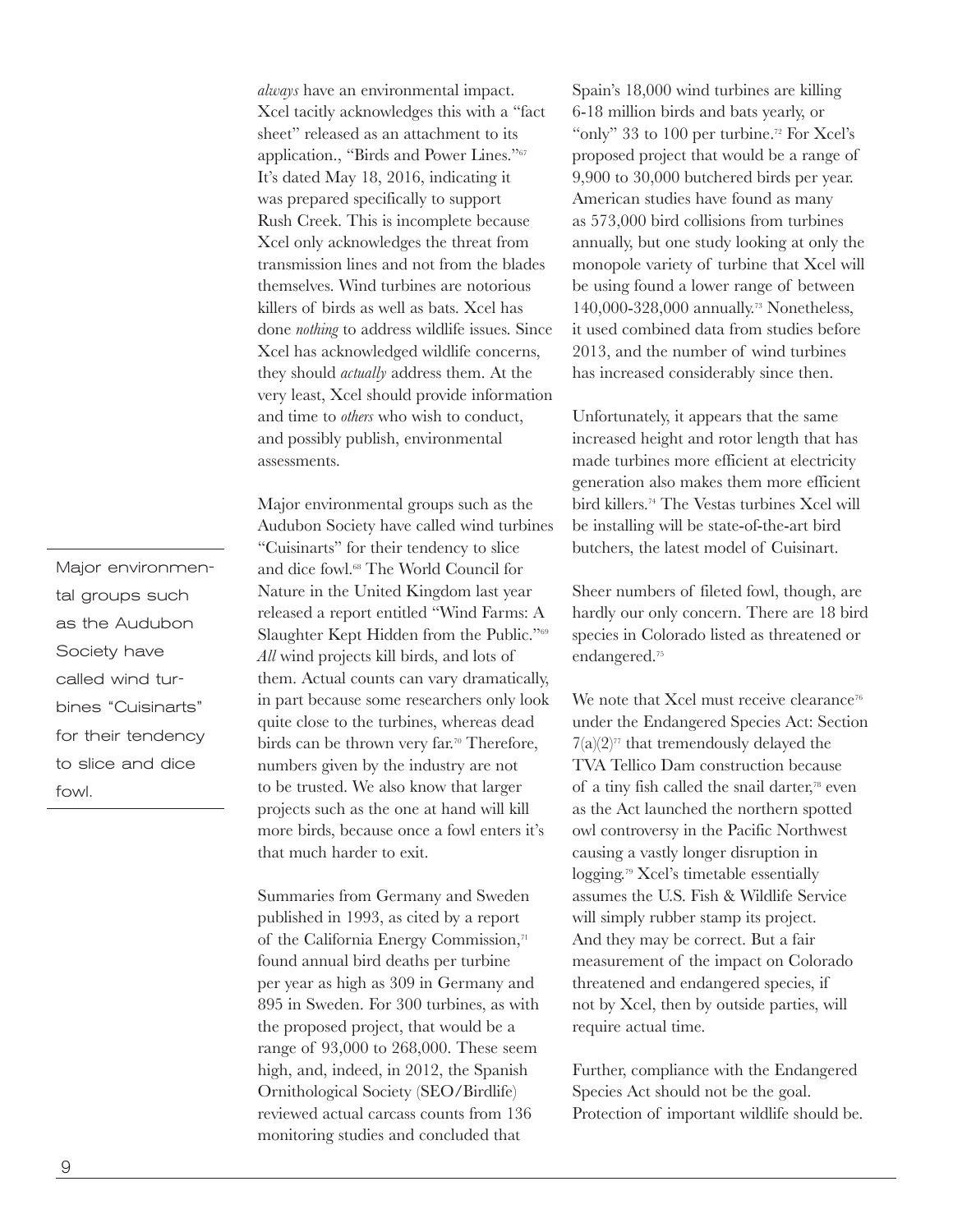"There are species of birds that are getting killed by wind turbines that do not get killed by autos, windows or buildings," Shawn Smallwood, an ecologist who has worked extensively in Altamont Pass, California, which is known for its expansive wind projects and raptor deaths, told the science journal Nature. He has found that Altamont blades kill an average of 65 golden eagles a year.80 Raptors are both beautiful and vital to the ecosystem. They are slow to reproduce and favor the same wind corridors that energy companies do.<sup>81</sup>

Three hundred turbines *will* kill lots of birds – the only question is number and species. But even though the problem cannot be eliminated, steps can be taken to ameliorate it. (That said, these tend to reduce even further actual electricity generation.82 The more one learns about wind generation, the less efficient one discovers it is.) To what extent will Xcel take those steps necessary to reduce bird deaths? Colorado ratepayers should know if Xcel has any plans to reduce adverse environmental impact – not platitudes but actions.

Inevitably, wind projects also kill bats. Bats represent a substantial contribution to mammalian species diversity and ecosystem processes in North America<sup>83</sup> and have important economic impacts on agricultural systems.<sup>84</sup>

Dead bats are found underneath wind turbines across North America, and bat

#### fatalities have been documented at almost all of the wind facilities at which thorough bat surveys have been conducted.<sup>85</sup> Estimates of bat mortality from wind turbines in the contiguous United States for 2012 range from 600,000 to 880,000.86 Again, these are old data; every new turbine built means more bird and bat deaths.

Limited data collected by Dr. Mark Hayes of the University of Colorado, Denver also suggest bat fatalities are higher in mountainous areas of the United States.87 Yes, that's us. Sadly, the famous "bat radar" does not help them. It appears that perhaps 90 percent of bat deaths from wind turbines are caused by a sudden drop in air pressure from the blades, causing massive internal bleeding.88 Thus steps taken to ameliorate impact deaths – which works with birds – may not work with bats.

Further, again it is the newer, more efficient turbines that are the more efficient bat killers.89 There is literature that identifies the best and worst placement of sites for turbines and mitigation strategies that would minimize impacts to both bats and birds,<sup>90</sup> and the public deserves to know if Xcel has taken that into account. If not, outside groups, including those representing a variety of stakeholders, should be given time to analyze this literature and comment on Xcel's plans.

Three hundred turbines will kill lots of birds – the only question is number and species. But even though the problem cannot be eliminated, steps can be taken to ameliorate it.

### **Hypocrisy, disrespect, and disapproval**

In documents just filed with the PUC, Xcel requests an expedited timeline with approval in less than six months for one of the nation's largest wind projects. Instead of the usual 30 days for interested parties

to apply for intervention, Xcel asks for 11 business days. C.R.S. 40-6-108 allows intervenors 30 days to file their motion, but that same statute allows the Commission to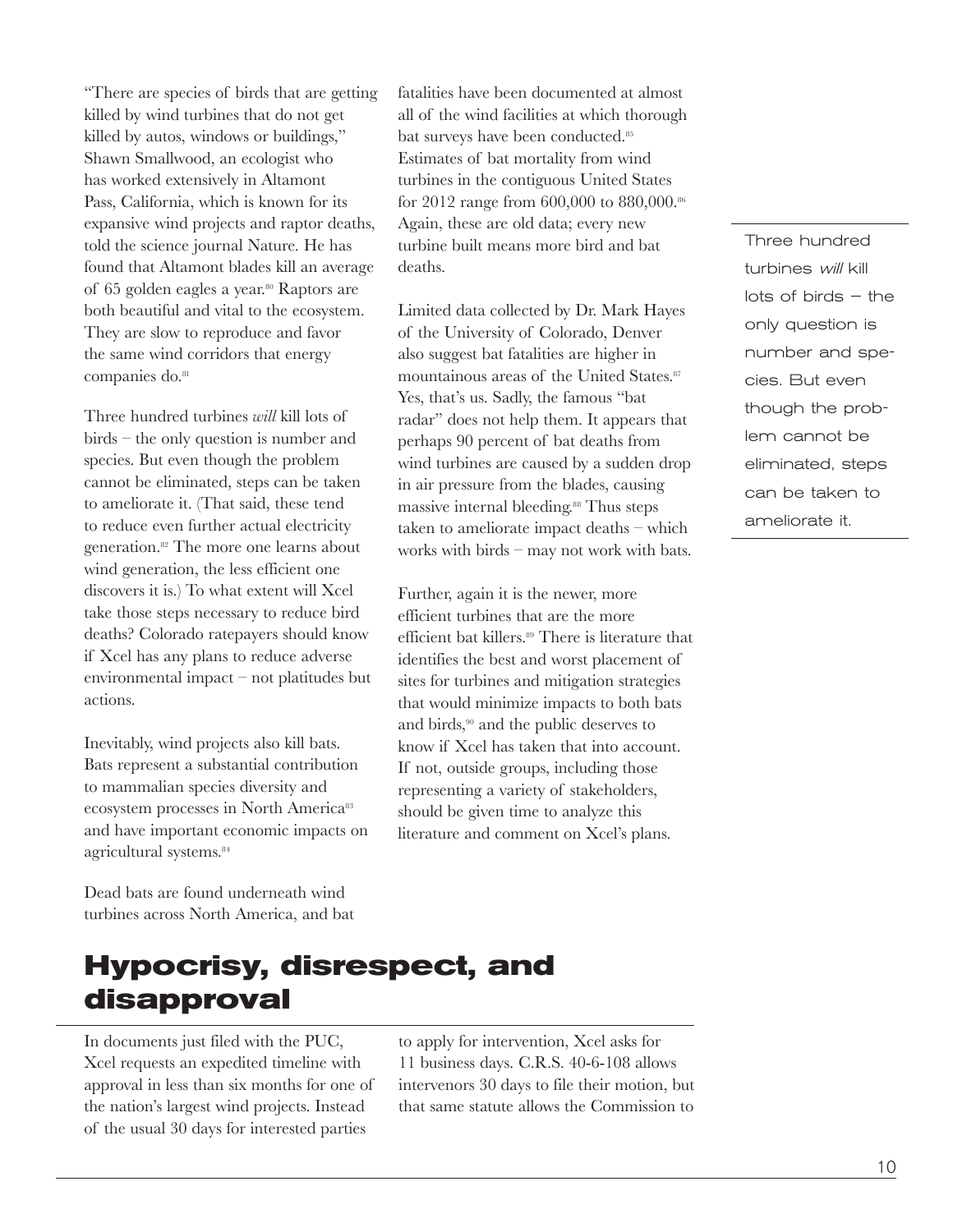prescribe a shorter time,91 so Xcel's motion is authorized.

*However, "authorized" doesn't mean "reasonable" because the time pressure is entirely of Xcel's own making.*

Xcel wants full approval by November 10, 2016. Considering this project covers 95,000 acres, and will have an *estimated* 90 miles of high voltage lines (meaning they have yet to obtain permission for the required 150-foot wide right-of-way,) $92$  it is unfathomable that the PUC commissioners could make an informed decision in five months.

Even the PUC staff finds this timeline concerning. In Staff 's "Preliminary Response" from Attorney General Cynthia Coffman, staff says:

*"Public Service's Motion requests an expedited schedule in order to reach a Commission decision by November 10, 2016. Staff is concerned that the scope of the Proceeding envisioned by the Company, in particular the Company's request for the Commission to establish a baseline of how the net economic benefit is to be calculated for* 

*future Rule 3660(h) filings, may be beyond what is necessary or appropriate for the Commission to consider in this proceeding, especially in light of its expedited nature."*<sup>93</sup>

Judging by Xcel's requested timeline, the company's confidence in approval appears quite high. The company already has saddled ratepayers with a wind turbine contract (dated April 29, 2016) before it even submitted the Rush Creek Wind Project application to the PUC. Furthermore, it intends to award a contract for construction on August 15, 2016, nearly three months before it receives final approval.94

This request for an expedited time line is hypocritical. Xcel knew about the Omnibus bill in advance and could have gone public with plans in December 2015. Instead, the new public contract dates suggest that Xcel has been quietly planning the Rush Creek project for quite some time, yet it asks the PUC to limit the amount of time others have to intervene and provide critical economic and environmental analysis for it.

| <b>Date</b>         | Deadline/Action                                                                                                                                                              |
|---------------------|------------------------------------------------------------------------------------------------------------------------------------------------------------------------------|
| May 13, 2016        | Application and supporting testimonies filed                                                                                                                                 |
| June 1, 2016        | Interventions due (including responses to proposed procedural schedule and1waiver requests and motion for extraordinary<br>protection)                                       |
| June 3, 2016        | Discovery begins for intervenors by right (7 day discovery turnaround)2                                                                                                      |
| June 8, 2016        | Responses to interventions due                                                                                                                                               |
| TBD                 | Prehearing conference (deliberate on interventions, waiver request, motion for extraordinary protection, consider completeness of<br>application, adopt procedural schedule) |
| July 15, 2016       | Answer testimony deadline (5 day discovery turnaround)                                                                                                                       |
| August 15, 2016     | Rebuttal testimony deadline (5 day discovery turnaround)                                                                                                                     |
| August 29, 2016     | Discovery service cut-off (last response date September 1, 2016)                                                                                                             |
| September 7-9, 2016 | Hearing                                                                                                                                                                      |
| September 19, 2016  | Statements of Position due                                                                                                                                                   |
| November 10, 2016   | Commission issues decision                                                                                                                                                   |

#### TIMELINE

Considering this project covers 95,000 acres, and will have an estimated 90 miles of high voltage lines (meaning they have yet to obtain permission for the required 150-foot wide right-of-way,) it is unfathomable that the PUC commissioners could make an informed decision in five months.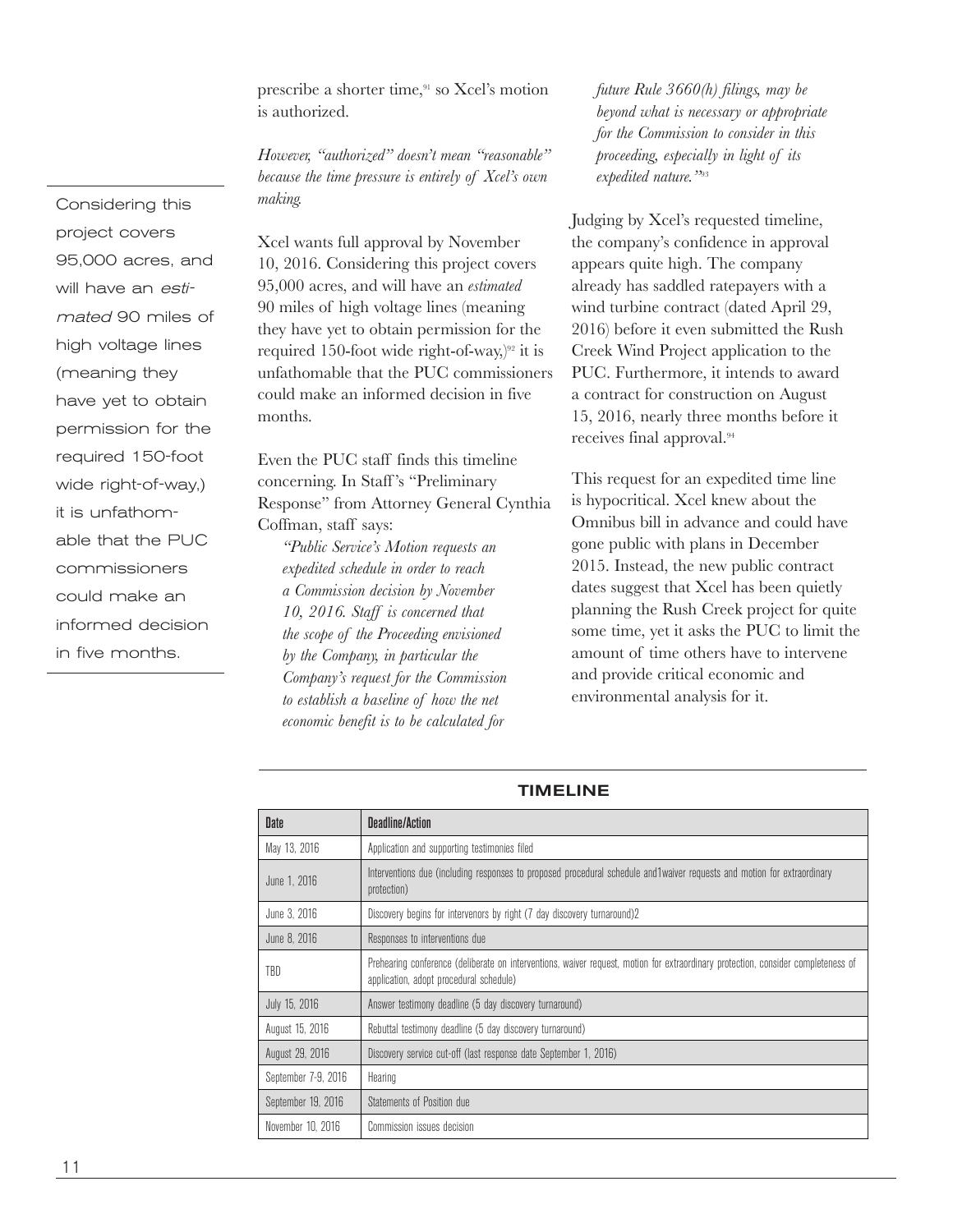Additional evidence of Xcel's hypocrisy comes out of Lincoln County, one of the counties where Xcel intends to site the project. Before Xcel submitted its official application to the PUC requesting a compressed timeline for intervening parties, it was involved in a questionable, certainly unethical campaign to influence public opinion by pressuring elected officials.

According to Board minutes, Xcel's efforts to convince the Board of Lincoln County Commissioners into submitting a supportive letter to the *Denver Post* in the Board's name (or at least one member) deeply troubled the Board because it could be construed as "prejudicial and inappropriate" given the commissioners' responsibilities as a quasi-judicial entity to make permitting decisions regarding the not-yet-public wind farm in question.

According to minutes from the April 18, 2016 meeting, the Lincoln County Commissioners rehashed the possible conflict of interest and how to rectify damage already done.

*The Board discussed a request for a letter of support for Xcel's proposal to build additional renewable energy generation in Eastern Colorado and a letter already submitted to the*  Denver Post*. Mr. Ensign [Country Administrator Gary Ensign] provided a copy of a sample letter that Greg Brophy [working on behalf of Xcel] requested the commissioners send to the Colorado Department of Regulatory Agencies Public Utilities Commission, as well as a copy of his email to Mr. Brophy explaining the Board's hesitation in doing so. The email informed Mr. Brophy that endorsement of any yet unpermitted projects that would require any permitting decision on the part of the commissioners could be perceived as prejudicial and inappropriate. He added that while the* 

*commissioners certainly agreed with several of his points, they were in no position to formally or informally endorse such a letter.*<sup>95</sup>

Commissioner Stone left a message for Brophy that while he agreed with "his points and the letter sounded okay" he still needed Board approval. After the board rejected the letter at its April 6, 2016 meeting because they could not appear to support one particular energy company, Commissioner Stone left Brophy another message that the commissioners had declined to get involved.<sup>96</sup>

However, a letter the *Post* claims was written by Commissioner Doug Stone did appear in the paper on April 10, 2016. Mr. Stone did not write the letter. In fact, County Attorney Stan Kimble recommended the Board object to it, while Board Chairman Commissioner Greg King went as far as to suggest sending a follow up letter to the *Denver Post* denying any involvement and "disavowing the letter they claimed was written by Mr. Stone."97

Xcel has had time to influence peddle, yet it wants to deny those impacted financially and environmentally any time to research and respond to this massive project. We do appreciate that this is Xcel's first effort to construct its own wind project, but there is a steep learning curve they clearly have not mastered. A learning curve that, in order to be financially, environmentally, and ethically responsible, they must master before proceeding.

Xcel has had time to influence peddle, yet it wants to deny those impacted financially and environmentally any time to research and respond to this massive project.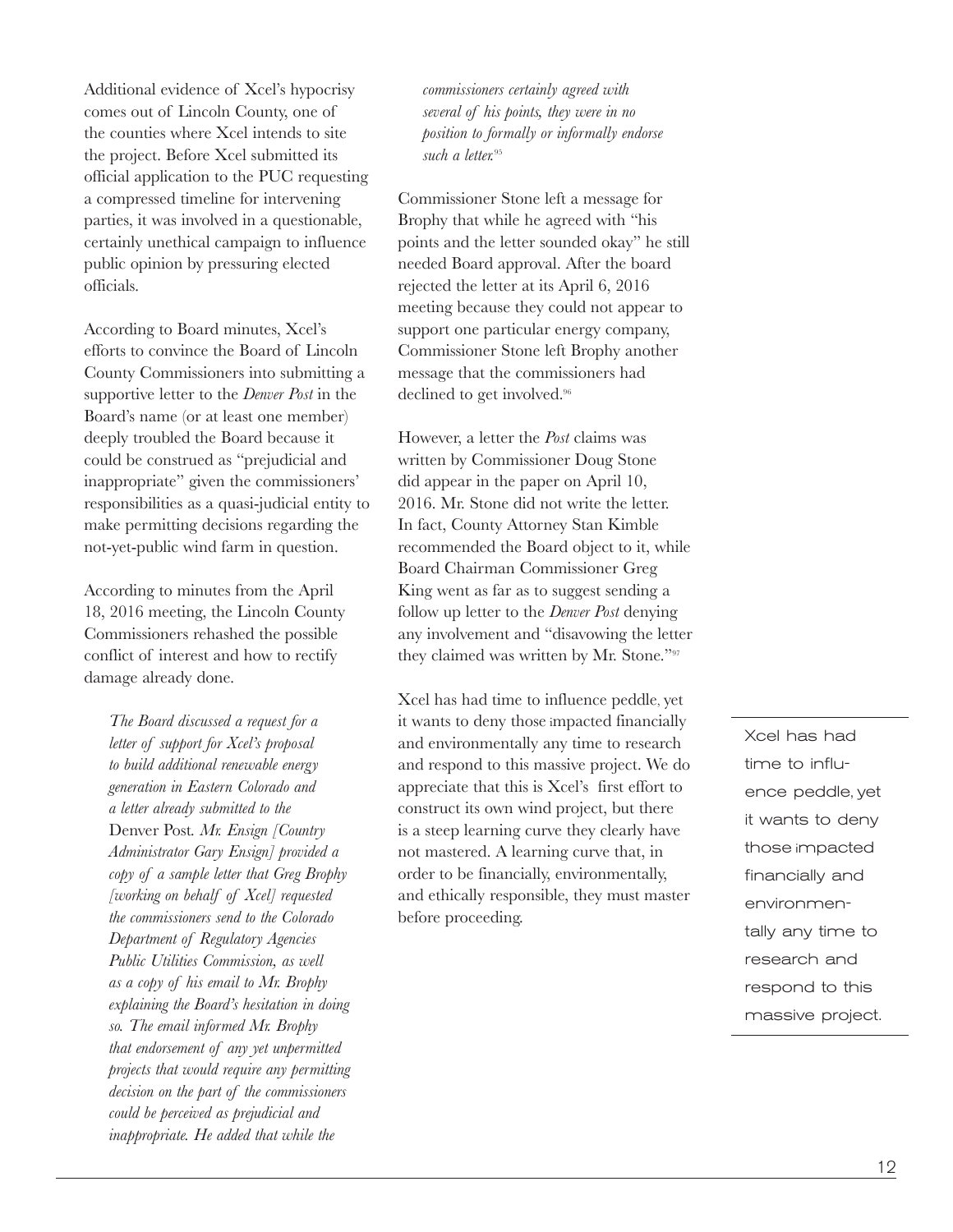#### **Summary**

Ultimately, there is no sense in any additional wind projects for Colorado unless and until new wind energy actually becomes competitive, meaning there is no need for taxpayer-subsidized payments to Xcel.

Ultimately, there is no sense in any additional wind projects for Colorado unless and until new wind energy actually becomes competitive, meaning there is no need for taxpayer-subsidized payments to Xcel.

Nevertheless, if the PUC ultimately does approve the project, Xcel first needs to answer the many questions raised in this paper concerning financial and environmental impacts on Colorado, or, at the very least, allow time for others to address them. So far, Xcel's less-thantransparent handling of its application and outreach effort does nothing to provide confidence that it respects Colorado's

longstanding tradition of a fair and thorough process before embarking upon such a massive project with enormous economic and environmental impacts. There are so many questions, and the answers must not be left blowing in the wind.

Until Xcel and others can sufficiently address all these issues, the Colorado Public Utilities Commission should not rush its decision on the Rush Creek Wind Project.

Premature approval would be malfeasance.

Copyright ©2016, Independence Institute

INDEPENDENCE INSTITUTE is a

non-profit, non-partisan Colorado think tank. It is governed by a statewide board of trustees and holds a  $501(c)(3)$  tax exemption from the IRS. Its public policy research focuses on economic growth, education reform, local government effectiveness, and constitutional rights.

JON CALDARA is President of the Independence Institute.

DAVID KOPEL is Research Director of the Independence Institute.

MICHAEL FUMENTO is a Coloradobased attorney, author, and journalist who specializes in science issues.

AMY COOKE is Executive Vice President and Director of the Energy Policy Center.

MICHAEL SANDOVAL is a Senior Policy Analyst at the Energy Policy Center.

ADDITIONAL RESOURCES on this subject can be found at: [www.i2i.org/](http://www.i2i.org/energy) [energy](http://www.i2i.org/energy).

NOTHING WRITTEN here is to be construed as necessarily representing the views of the Independence Institute or as an attempt to influence any election or legislative action.

PERMISSION TO REPRINT this paper in whole or in part is hereby granted provided full credit is given to the Independence Institute.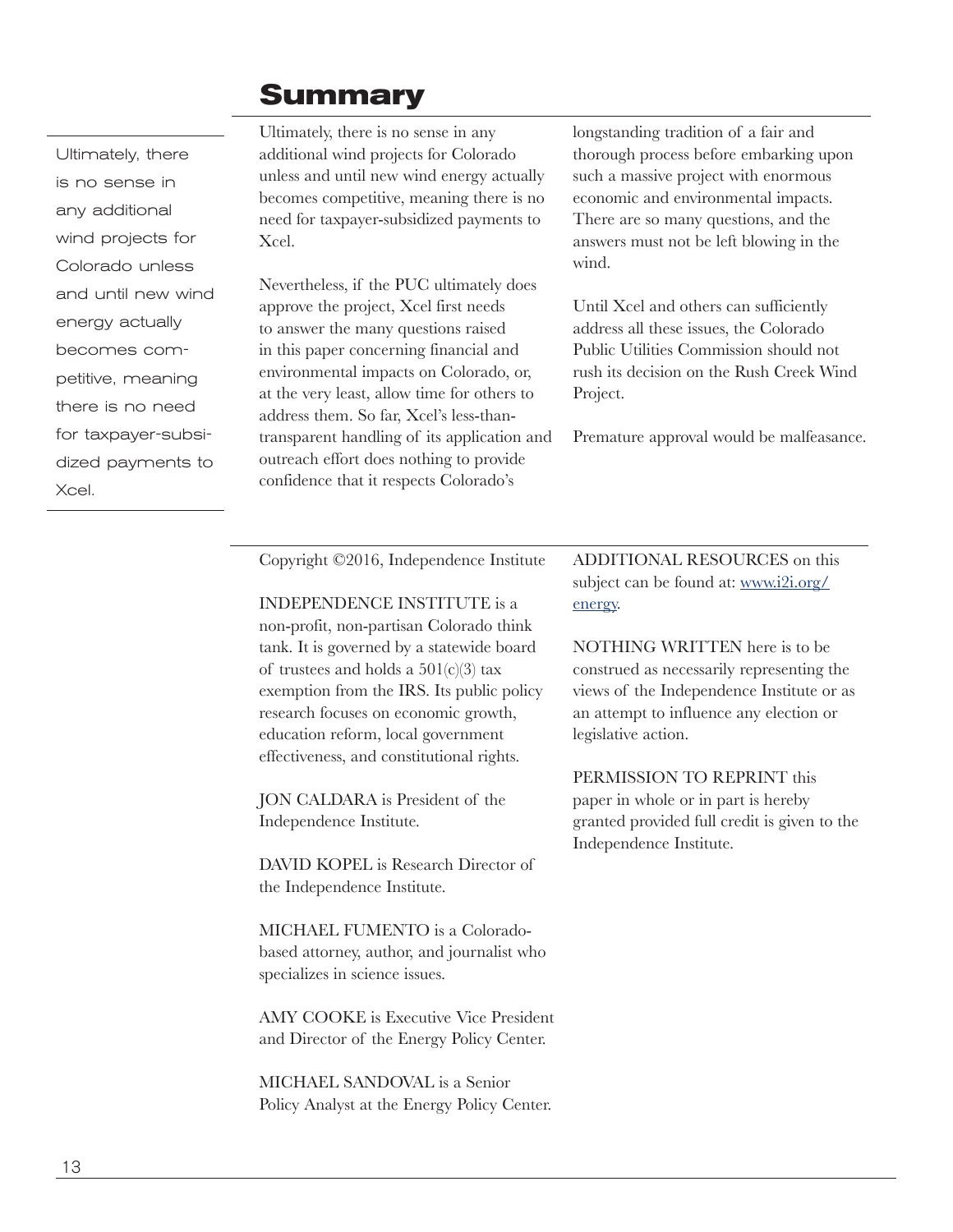#### **Endnotes**

- <sup>1</sup> Aldo Svaldi, "[Colorado PUC Shoots down Xcel's Community](http://www.denverpost.com/business/ci_29647370/colorado-puc-shoots-down-xcels-community-solar-garden)  [Solar Garden Agreement,](http://www.denverpost.com/business/ci_29647370/colorado-puc-shoots-down-xcels-community-solar-garden)" *Denver Post*, May 16, 2016.
- <sup>2</sup> Colorado Energy Fact Sheet: "[Energy Efficiency & Energy](http://swenergy.org/Data/Sites/1/media/documents/publications/factsheets/CO-Factsheet.pdf)  [Consumption,](http://swenergy.org/Data/Sites/1/media/documents/publications/factsheets/CO-Factsheet.pdf)" accessed April 26, 2016.
- <sup>3</sup> ["Xcel Energy Files for \\$1 billion Rush Creek Wind Project,](http://www.denverpost.com/2016/05/13/xcel-energy-files-for-1-billion-rush-creek-wind-project/)" *Denver Post*, May 13, 2016.
- <sup>4</sup> U.S. Environmental Protection Agency, ["Clean Power Plan](https://www.epa.gov/cleanpowerplan)," April 16, 2016.
- <sup>5</sup> See Alvin Powell, ["Clean Power Plan's Legal Future 'A Mess',"](http://news.harvard.edu/gazette/story/2016/02/clean-power-plans-legal-future-a-mess/) *Harvard Gazette*, February 26, 2016.
- <sup>6</sup> Bruce Finley ["Obama Launches Clean Power Plan to Cut Carbon](http://www.denverpost.com/politics/ci_28576006/obamas-clean-power-plan-expected-be-unveiled-monday)  [Emissions](http://www.denverpost.com/politics/ci_28576006/obamas-clean-power-plan-expected-be-unveiled-monday)," *Denver Post*, August 3, 2015.
- <sup>7</sup> Michael Fumento (2016, April 25). Telephone interview with Mark Stutz.
- <sup>8</sup> As quoted in Bruce Finley, ["Colorado Wind Power Rising; 1,880](http://www.denverpost.com/2016/04/12/colorado-wind-power-rising-1880-turbines-and-xcel-vestas-plan-more/) [Turbines and Xcel, Vestas Plan More](http://www.denverpost.com/2016/04/12/colorado-wind-power-rising-1880-turbines-and-xcel-vestas-plan-more/)," April 12, 2016.
- <sup>9</sup> Cathy Proctor, ["Xcel, Vestas to Build Colorado's Biggest Wind](http://www.bizjournals.com/denver/blog/earth_to_power/2016/04/xcel-vestas-announce-major-new-plan-to-create-wind.html)  [Farm,](http://www.bizjournals.com/denver/blog/earth_to_power/2016/04/xcel-vestas-announce-major-new-plan-to-create-wind.html)" *Denver Business Journal*, Apr 12, 2016.
- <sup>10</sup> "[Xcel Energy Files for \\$1 billion Rush Creek Wind Project](http://www.denverpost.com/2016/05/13/xcel-energy-files-for-1-billion-rush-creek-wind-project/)," *Denver Post*, May 13, 2016.
- <sup>11</sup> For example, "Dallas Heltzell, "Vestas to Build State's Largest [Wind Farm for Xcel,](http://bizwest.com/vestas-build-states-largest-wind-farm-xcel/)" *BizWest*, April 12, 2016.
- <sup>12</sup> See Bureau of Labor Statistics, "Occupational Outlook Handbook, [Wind Turbine Technicians,"](http://www.bls.gov/ooh/installation-maintenance-and-repair/wind-turbine-technicians.htm) and Bureau of Labor Statistics, ["Occupational Outlook Handbook, Elevator Installers and](http://www.bls.gov/ooh/construction-and-extraction/elevator-installers-and-repairers.htm)  [Repairers,](http://www.bls.gov/ooh/construction-and-extraction/elevator-installers-and-repairers.htm) accessed May 27, 2016.
- <sup>13</sup> Greg Brophy, email exchange between Michael Sandoval, Amy Cooke and Greg Brophy, May 21, 2016, [https://www.scribd.com/](https://www.scribd.com/doc/313927599/Lincoln-County-Wind-Emails) [doc/313927599/Lincoln-County-Wind-Emails;](https://www.scribd.com/doc/313927599/Lincoln-County-Wind-Emails) Board of County Commissioners of Lincoln County minutes, May 31, 2016, [http://](http://lincolncountyco.us/commissioners/Minutes/2016/05-31-2016.pdf) [lincolncountyco.us/commissioners/Minutes/2016/05-31-2016.pdf.](http://lincolncountyco.us/commissioners/Minutes/2016/05-31-2016.pdf)
- $14$  Ibid.
- <sup>15</sup> Xcel Energy, "Motion to Shorten Notice and Intervention Period," Proceeding No. 16A-0117E May 13, 2016, p. 2. [www.xcelenergy.](http://www.xcelenergy.com) [com](http://www.xcelenergy.com)
- <sup>16</sup> Greenpeace and [Global Wind](http://www.gwec.net/wp-content/uploads/2014/10/GWEO2014_WEB.pdf) Energy Council, "Global Wind [Energy Outlook 2014,](http://www.gwec.net/wp-content/uploads/2014/10/GWEO2014_WEB.pdf)" October 2014.
- <sup>17</sup> See Xcelenergy.com, "[Wind: The Change Is Blowing In,](https://www.xcelenergy.com/Energy_Portfolio/Renewable_Energy/Wind)" accessed April 26, 2016.
- As quoted in Nancy Pfotenhauer, "Big Wind's Bogus Subsidies: [Giving Tax Credits to the Wind Energy Industry Is a Waste of](http://www.usnews.com/opinion/blogs/nancy-pfotenhauer/2014/05/12/even-warren-buffet-admits-wind-energy-is-a-bad-investment)

[Time and Money,](http://www.usnews.com/opinion/blogs/nancy-pfotenhauer/2014/05/12/even-warren-buffet-admits-wind-energy-is-a-bad-investment)" *U.S. News & World Report*, May 12, 2014, accessed April 26, 2016.

- <sup>19</sup> Department of Energy, Energy Information Administration, ["Direct Federal Financial Interventions and Subsidies in Energy in](http://www.eia.gov/analysis/requests/subsidy/pdf/subsidy.pdf)  [Fiscal Year 2013,](http://www.eia.gov/analysis/requests/subsidy/pdf/subsidy.pdf)" March 12, 2015.
- Nuclear Energy Institute, ["U.S. Nuclear Generating Statistics](http://www.nei.org/Knowledge-Center/Nuclear-Statistics/US-Nuclear-Power-Plants/US-Nuclear-Generating-Statistics)," accessed May 27, 2016.
- $21$  Ibid.
- <sup>22</sup> Molly F. Sherlock, "The Renewable Electricity Production Tax [Credit: In Brief,](http://nationalaglawcenter.org/wp-content/uploads/assets/crs/R43453.pdf)" Congressional Research Service, July 14, 2015.
- <sup>23</sup> Patrick Wintour and Adam Vaughan, "Tories to End Onshore [Windfarm Subsidies in 2016](http://nationalaglawcenter.org/wp-content/uploads/assets/crs/R43453.pdf)." *The Guardian*, June 18, 2015.
- "International Remedies for Foreign Investors in Europe's [Renewable Energy Sector,](http://www.jonesday.com/international-remedies-for-foreign-investors-in-europes-renewable-energy-sector-02-19-2015)" JonesDay, February 2015.
- <sup>25</sup> U.S. Department of Energy, "[Federal Incentives for Wind Power,](http://www1.eere.energy.gov/wind/pdfs/57933_eere_wwpp_federal_incentives.pdf)" October 2013.
- Randy T. Simmons and Jordan Lofthouse, "What Do We Have [to Show for Government Subsidies of Wind Power?](http://thehill.com/blogs/pundits-blog/energy-environment/233562-what-do-we-have-to-show-for-government-subsidies-of)" *The Hill*, February 24, 2015.
- <sup>27</sup> Greenpeace and Global Wind Energy Council, "[Global Wind](http://www.gwec.net/wp-content/uploads/2014/10/GWEO2014_WEB.pdf)  [Energy Outlook 2014,](http://www.gwec.net/wp-content/uploads/2014/10/GWEO2014_WEB.pdf)" October 2014.
- <sup>28</sup> Paul Davidson, ["Feds Cut Off Phone Tax after 108 Years,"](http://usatoday30.usatoday.com/money/industries/telecom/2006-05-25-phone-tax_x.htm) *USA Today*, May 26, 2006.
- <sup>29</sup> EPA, "Air Quality Trends," accessed May 23, 2016.
- U.S. Energy Information Administration, "U.S. Crude Oil and [Natural Gas: Proved Reserves, 2014](https://www.eia.gov/naturalgas/crudeoilreserves/pdf/usreserves.pdf)."
- U.S. Energy Information Administration, "Colorado State Profile [and Energy Estimates,](https://www.eia.gov/state/analysis.cfm?sid=CO)" December 17, 2015.
- <sup>32</sup> Nuclear Energy Institute, ["U.S. Nuclear Generating Statistics](http://www.nei.org/Knowledge-Center/Nuclear-Statistics/US-Nuclear-Power-Plants/US-Nuclear-Generating-Statistics)," April 2016.
- <sup>33</sup> William D. Nordhaus, Stephen A. Merrill, and Paul T. Beaton, editors, ["Effects of U.S. Tax Policy on Greenhouse Gas](http://www.nap.edu/catalog/18299/effects-of-us-tax-policy-on-greenhouse-gas-emissions)  [Emissions](http://www.nap.edu/catalog/18299/effects-of-us-tax-policy-on-greenhouse-gas-emissions)," National Academy of Sciences, Washington, DC, 2013, p. 68.
- <sup>34</sup> Alex Guillén, "Wind Group Boots Exelon from Board," *Politico*, September 10, 2012.
- Elliott Negin, ["Nuclear Giant Exelon Blasts Wind Energy,](http://www.renewableenergyworld.com/articles/2014/06/nuclear-giant-exelon-blasts-wind-energy.html)" *RenewableEnergyWorld.com*, June 5, 2014.
- As quoted in Cathy Proctor, "Xcel, Vestas, to Build Colorado's [Largest Wind Farm](http://www.bizjournals.com/denver/blog/earth_to_power/2016/04/xcel-vestas-announce-major-new-plan-to-create-wind.html)," *Denver Business Journal*, April 12, 2016.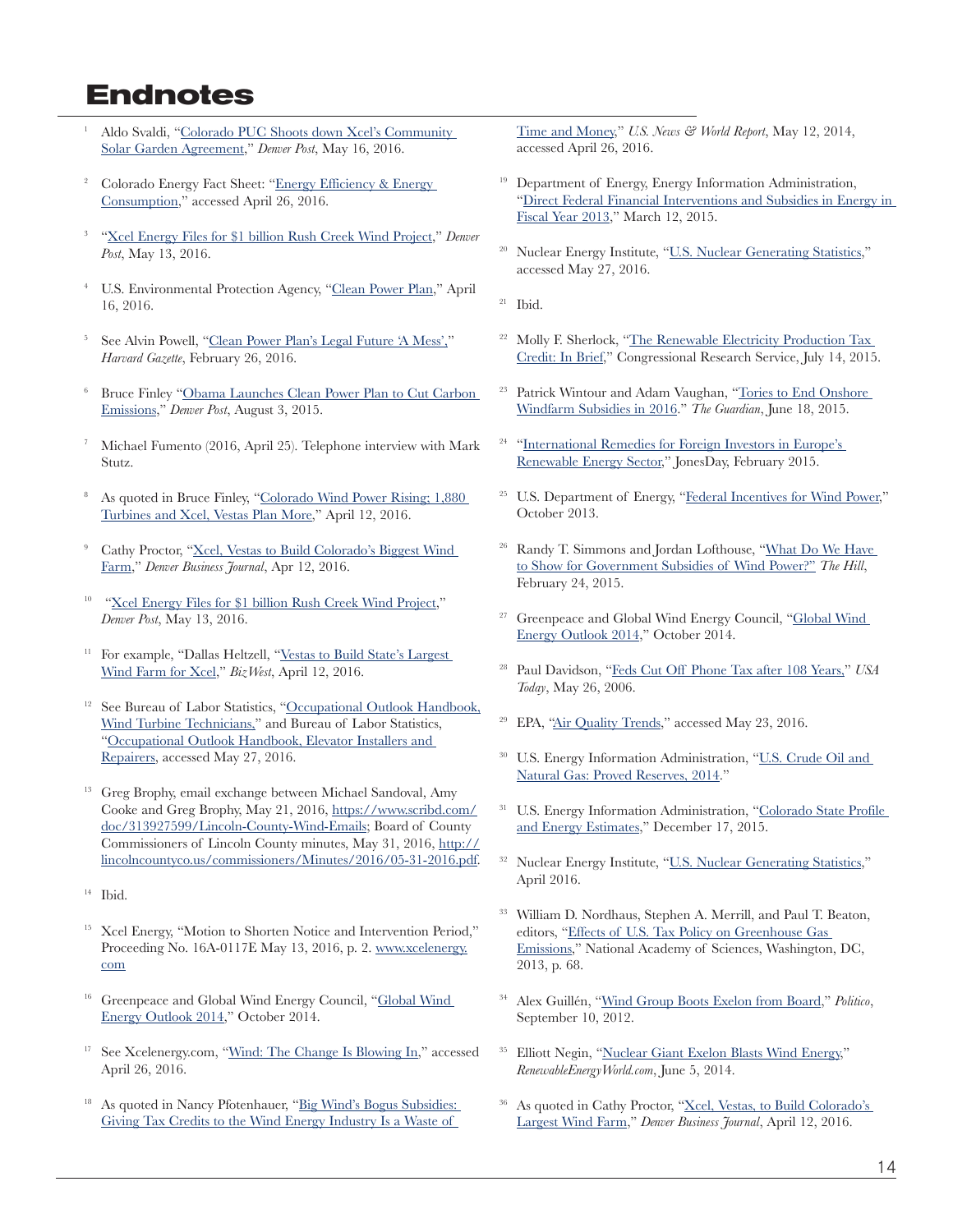- <sup>37</sup> Xcel Energy, ["Rush Creek Wind and Transmission Project](http://www.transmission.xcelenergy.com/staticfiles/microsites/Transmission/Files/PDF/Projects/CO/Rush%20Creek/CO-Rush-Creek-Wind-and-Transmission-Project-Fact-Sheet.pdf)  [Transmission Line to Deliver 600 Megawatts Of Wind Energy](http://www.transmission.xcelenergy.com/staticfiles/microsites/Transmission/Files/PDF/Projects/CO/Rush%20Creek/CO-Rush-Creek-Wind-and-Transmission-Project-Fact-Sheet.pdf)  [from Eastern Colorado](http://www.transmission.xcelenergy.com/staticfiles/microsites/Transmission/Files/PDF/Projects/CO/Rush%20Creek/CO-Rush-Creek-Wind-and-Transmission-Project-Fact-Sheet.pdf)," May 18, 2016.
- <sup>38</sup> Fumento (2016, April 18). Telephone interview with Mark Stutz.
- Leidos Engineering, LLC, Independent Evaluator's Report, Public Service Company Of Colorado, Rush Creek Wind Project, Final Report, Public Redacted Version, Public Attachment 1 to Application, 2016. Proceeding No. 16A-0117E. [www.xcelenergy.](http://www.xcelenergy.com ) [com](http://www.xcelenergy.com )
- <sup>40</sup> U.S. Department of Energy, Energy Information Administration, ["Levelized Cost and Levelized Avoided Cost of New Generation](https://www.eia.gov/forecasts/aeo/pdf/electricity_generation.pdf)  [Resources in the Annual Energy Outlook 2015](https://www.eia.gov/forecasts/aeo/pdf/electricity_generation.pdf)," June 2015, p 3.
- <sup>41</sup> Tom Stacy and George Taylor, "The Levelized Cost of Electricity [Generation from Existing Sources,](http://instituteforenergyresearch.org/wp-content/uploads/2015/06/ier_lcoe_2015.pdf)" June 2015, p. 4.
- <sup>42</sup> U.S. Department of Energy, Energy Information Administration, ["Levelized Cost and Levelized Avoided Cost of New Generation](https://www.eia.gov/forecasts/aeo/electricity_generation.cfm)  [Resources in the Annual Energy Outlook 2015](https://www.eia.gov/forecasts/aeo/electricity_generation.cfm)," April 4, 2015, p. 6.
- <sup>43</sup> Aldo Svaldi, "Colorado PUC Shoots down Xcel's Community [Solar Garden Agreement,](http://www.denverpost.com/business/ci_29647370/colorado-puc-shoots-down-xcels-community-solar-garden)" *Denver Post*, May 16, 2016.
- Xcel Energy, ["Our Energy Future](http://www.transmission.xcelenergy.com/staticfiles/microsites/Transmission/Files/PDF/Projects/CO/Rush%20Creek/Our-Energy-Future.pdf)," accessed May 24, 2016.
- <sup>45</sup> Xcel Energy, "Motion To Shorten Notice and Intervention Period To 14 Days, Adopt Procedural Schedule, Expedite Review of the Application, Requesting Waivers, Requesting Modified Response Time, and Requesting to Revise Caption," Proceeding No. 16a-0117e, May 13, 2016. [www.excelenergy.com](http://www.excelenergy.com)
- <sup>46</sup> Michael Sandoval, "[Energy Policy Center Report: Electricity Rates](https://www.i2i.org/energy-policy-center-report-electricity-rates-skyrocket-across-all-colorado-sectors/)  [Skyrocket across all Colorado Sectors,"](https://www.i2i.org/energy-policy-center-report-electricity-rates-skyrocket-across-all-colorado-sectors/) Independence Institute, March 8, 2016.
- <sup>47</sup> Residential rate chart courtesy of Michelle Brandt King, PC, partner with Holland and Hart LLP, 555 17th Street, Denver, CO. Published 2010.
- 48 Xcel Energy, "[2015 Year End Earnings Report,](http://investors.xcelenergy.com/Cache/1500080126.PDF?O=PDF&T=&Y=&D=&FID=1500080126&iid=4025308)" January 28, 2016, p. 4.
- <sup>49</sup> Leidos, Independent Evaluator's Report.
- National Weather Service, "Monarch Pass Wind Gust of 148 Mph [Considered Accurate!,](http://www.weather.gov/pub/MYPwindgust)" accessed May 29, 2016.
- <sup>51</sup> See, USAirnet, [Colorado Wind Speed Map,](http://www.usairnet.com/weather/maps/current/colorado/wind-speed/) accessed June 2, 2016.
- <sup>52</sup> U.S. Department of Energy, "Energy Efficiency and Renewable [Energy, Potential Wind Capacity](http://apps2.eere.energy.gov/wind/windexchange/windmaps/resource_potential.asp)," accessed June 10, 2016.
- <sup>53</sup> ["Xcel Energy files for \\$1 billion Rush Creek Wind Project](http://www.denverpost.com/2016/05/13/xcel-energy-files-for-1-billion-rush-creek-wind-project/)," May 13, 2016.
- <sup>54</sup> Jordan Wirfs-Brock, "Lost in Transmission: How much electricity disappears between a power plant and your plug?" [InsideEnergy.](http://InsideEnergy.org) [org,](http://InsideEnergy.org) Nov. 6, 2015.
- <sup>55</sup> Bruce Finley, ["Colorado Wind Power Rising; 1,880 Turbines and](http://www.denverpost.com/news/ci_29756225/study-wind-power-increasingly-overshadows-fossil-fuels-colorado)  [Xcel, Vestas Plan More](http://www.denverpost.com/news/ci_29756225/study-wind-power-increasingly-overshadows-fossil-fuels-colorado)." *Denver Post*, April 12, 2016.
- <sup>56</sup> "[Xcel Energy Files for \\$1 Billion Rush Creek Wind Project](http://www.denverpost.com/2016/05/13/xcel-energy-files-for-1-billion-rush-creek-wind-project/)," *Denver Post*, May 13, 2016.
- <sup>57</sup> U.S. Energy Information Administration, "Frequently Asked [Questions: How Much Carbon Dioxide Is Produced Per](https://www.eia.gov/tools/faqs/faq.cfm?id=74&t=11)  [Kilowatthour When Generating Electricity With Fossil Fuels?,](https://www.eia.gov/tools/faqs/faq.cfm?id=74&t=11)" February 29, 2016.
- <sup>58</sup> See Electropaedia, ["Steam Turbine Electricity Generation Plants,](http://www.mpoweruk.com/steam_turbines.htm)" accessed May 23, 2016.
- <sup>59</sup> See, Office of Energy & Renewable Energy, "The Inside of a [Wind Turbine,](http://energy.gov/eere/wind/inside-wind-turbine-0)" accessed May 25, 2016.
- <sup>60</sup> See Mark Shwartz, "[Stanford Scientists Calculate the Energy](http://news.stanford.edu/news/2013/september/curtail-energy-storage-090913.html)  [Required to Store Wind and Solar Power on the Grid](http://news.stanford.edu/news/2013/september/curtail-energy-storage-090913.html)," *Stanford Report*, September 9, 2013.
- <sup>61</sup> Meredith Angwin, "Wind Energy: Curtailment by Any Other [Name Would Be Ordinary](file:///C:\Users\Lera\Downloads\:%20http:\www.theenergycollective.com\meredith-angwin\258051\curtailment-any-other-name-would-be-ordinary)," *The Energy Collective*, August 7, 2013.
- <sup>62</sup> U.S. Environmental Protection Agency, "[Renewable Energy Fact](http://water.epa.gov/scitech/wastetech/upload/Wind-Power.pdf)  [Sheet: Wind Turbines,](http://water.epa.gov/scitech/wastetech/upload/Wind-Power.pdf)" August 2013.
- <sup>63</sup> TradeWinds, "[Longevity of Turbines,](http://tradewind.weebly.com/longevity-of-turbines.html)" accessed September 10, 2015.
- <sup>64</sup> U.S. Environmental Protection Agency, "[Renewable Energy Fact](http://water.epa.gov/scitech/wastetech/upload/Wind-Power.pdf)  [Sheet: Wind Turbines,](http://water.epa.gov/scitech/wastetech/upload/Wind-Power.pdf)" August 2013.
- <sup>65</sup> Nuclear Regulatory Commission, "NRC: Oyster Creek Nuclear [Generating Station,](http://www.nrc.gov/info-finder/reactor/oc.html)" accessed September 10, 2015.
- <sup>66</sup> Grant Turnbull, "[The Final Frontier: Decommissioning USS](http://www.naval-technology.com/features/feature-the-final-frontier-decommissioning-uss-enterprise/)  [Enterprise,](http://www.naval-technology.com/features/feature-the-final-frontier-decommissioning-uss-enterprise/)" *Navaltechnology.com*, 28 August 2013.
- <sup>67</sup> Xcel Energy, "[Birds and Power Lines,](http://www.transmission.xcelenergy.com/staticfiles/microsites/Transmission/Files/PDF/Projects/CO/Birds-and-Power-Lines-Fact-Sheet.pdf)" May 18, 2016.
- <sup>68</sup> Keely Chalmers, ["Audubon: Windmills 'Giant Cuisinarts for](https://www.wind-watch.org/news/2014/05/02/audubon-windmills-giant-cuisinarts-for-birds/)  [Birds](https://www.wind-watch.org/news/2014/05/02/audubon-windmills-giant-cuisinarts-for-birds/)'" *National Wind Watch*, May 1, 2014. World Council for Nature (United Kingdom).
- <sup>69</sup> World Council for Nature (United Kingdom), ["Wind Farms: A](file:///C:\Users\Lera\Downloads\World%20Council%20for%20Nature%20(United%20Kingdom),)  [Slaughter Kept Hidden From the Public,](file:///C:\Users\Lera\Downloads\World%20Council%20for%20Nature%20(United%20Kingdom),)" June 4, 2015.
- <sup>70</sup> Scott R. Loss, Tom Will, and Peter P. Marra "[Estimates Of Bird](http://keepkentscenic.org/wp-content/uploads/2015/05/Monopoles.pdf)  [Collision Mortality at Wind Facilities in the Contiguous United](http://keepkentscenic.org/wp-content/uploads/2015/05/Monopoles.pdf)  [States,](http://keepkentscenic.org/wp-content/uploads/2015/05/Monopoles.pdf)" *Biological Conservation* 168, December 2013: 201–209.
- <sup>71</sup> California Energy Commission, ["A Roadmap for PIER Research](http://www.energy.ca.gov/reports/2002-12-24_500-02-070F.PDF)  [on Avian Collisions with Wind Turbines in California,](http://www.energy.ca.gov/reports/2002-12-24_500-02-070F.PDF)" December 2002.
- <sup>72</sup> "[Los Parques Eólicos Matan Hasta 18 Milliones de Aves y](file:///C:\Users\Lera\Downloads\:%20http:\www.abc.es\20120112\natural-biodiversidad\abci-parques-eolicos-aves-201201121310.html)  [Murciélogos Cada Año,](file:///C:\Users\Lera\Downloads\:%20http:\www.abc.es\20120112\natural-biodiversidad\abci-parques-eolicos-aves-201201121310.html)" *ABC (Spain)*, January 12, 2012.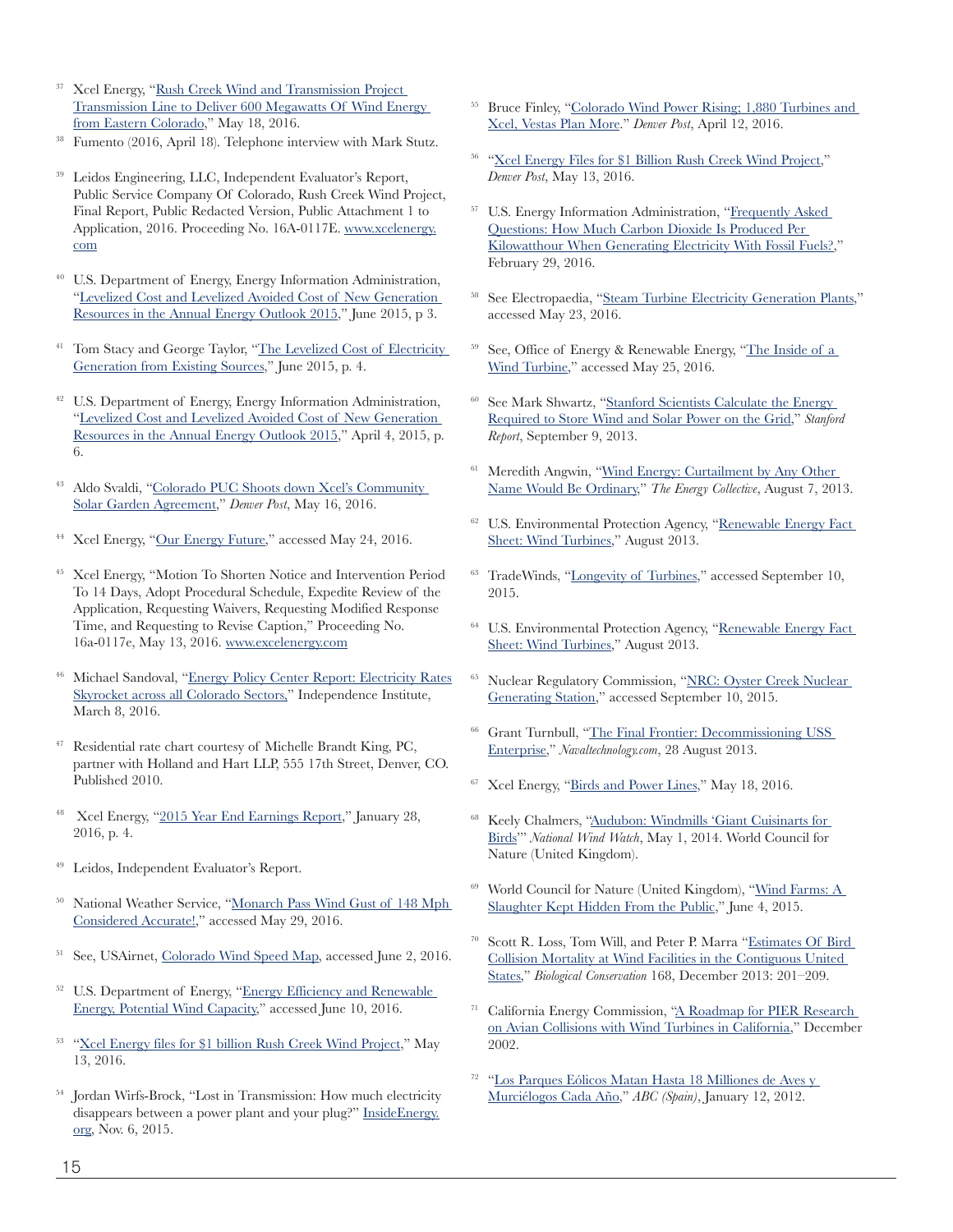- <sup>73</sup> Scott R. Loss, Tom Will, and Peter P. Marra ["Estimates of Bird](http://keepkentscenic.org/wp-content/uploads/2015/05/Monopoles.pdf)  [Collision Mortality at Wind Facilities in the Contiguous United](http://keepkentscenic.org/wp-content/uploads/2015/05/Monopoles.pdf)  [States](http://keepkentscenic.org/wp-content/uploads/2015/05/Monopoles.pdf)," *Biological Conservation* 168 (December 2013): 201–209.
- <sup>74</sup> Ibid.
- <sup>75</sup> Colorado Parks and Wildlife, ["Threatened and Endangered List](http://cpw.state.co.us/learn/Pages/SOC-ThreatenedEndangeredList.aspx)," accessed April 26, 2016.
- <sup>76</sup> Xcel Energy, ["Citing and Permitting](http://www.transmission.xcelenergy.com/staticfiles/microsites/Transmission/Files/PDF/Projects/CO/Siting-and-Permitting-Fact-Sheet.pdf)," May 18, 2016.
- <sup>77</sup> U.S. Fish & Wildlife Service, [Endangered Species Act, Section 7](https://www.fws.gov/Midwest/endangered/section7/index.html) [Consultation,](https://www.fws.gov/Midwest/endangered/section7/index.html) May 16, 2016.
- <sup>78</sup> Teresa Sparks, "[TVA and the Snail Darters: A Case Study in](http://web2.utc.edu/~John-Tucker/Courses/esc430/esc430mat/darter/tellico.html)  [Environmental Management,](http://web2.utc.edu/~John-Tucker/Courses/esc430/esc430mat/darter/tellico.html)" UTC Environmental Science Program, accessed May 25, 2016.
- <sup>79</sup> U.S. Fish & Wildlife Service, Oregon Fish & Wildlife Office, [Northern Spotted Owl,](http://www.fws.gov/oregonfwo/articles.cfm?id=149489595) accessed May 25, 2016.
- <sup>80</sup> K. Shawn Smallwood and Brian Karas, ["Avian and Bat Fatality](file:///C:\Users\Lera\Downloads\:%20http:\www.bioone.org\doi\abs\10.2193\2008-464)  [Rates at Old-Generation and Repowered Wind Turbines in](file:///C:\Users\Lera\Downloads\:%20http:\www.bioone.org\doi\abs\10.2193\2008-464)  [California,](file:///C:\Users\Lera\Downloads\:%20http:\www.bioone.org\doi\abs\10.2193\2008-464)" *Journal of Wildlife Management* 73, no. 7 (September 2009): 1062–1071.
- <sup>81</sup> Meera Subramanian, ["The Trouble with Turbines: An Ill Wind](http://www.nature.com/news/the-trouble-with-turbines-an-ill-wind-1.10849)," Nature 486, no. 7403 (20 June 2012): 310–311.
- <sup>82</sup> Ibid.
- <sup>83</sup> Thomas J. O'Shea and Micheal A. Bogan, M.A., eds., Monitoring Trends In Bat Populations of The United States and Territories: Problems and Prospects: U.S. Geological Survey, Biological Resources Discipline, Information and Technology Report, USGS/BRD/ITR--2003–0003, 2003.
- <sup>84</sup> Justin G. Boyles, Paul M. Cryan, and Gary F. McCracken et al., ["Economic Importance of Bats in Agriculture,](http://science.sciencemag.org/content/332/6025/41)" *Science* 332, No. 6025 (April 1, 2011): 41–42.
- <sup>85</sup> Laura E. Ellison, "[Bats and Wind Energy A Literature Synthesis](http://pubs.usgs.gov/of/2012/1110/OF12-1110.pdf)  [and Annotated Bibliography](http://pubs.usgs.gov/of/2012/1110/OF12-1110.pdf). Open-File Report 2012–1110, U.S. Geological Survey (2012).
- <sup>86</sup> Mark A. Hayes, "[Bats Killed in Large Numbers at United States](http://bioscience.oxfordjournals.org/content/63/12/975.full.pdf+html)  [Wind Energy Facilities,"](http://bioscience.oxfordjournals.org/content/63/12/975.full.pdf+html) *BioScience* 63, no. 12 (December 2013): 975-979.
- <sup>87</sup> Mark A. Hayes, 975-979.
- <sup>88</sup> Erin F. Baerwald, Genevieve H. D'Amours, and Brandon J. Klug, ["Barotrauma Is a Significant Cause of Bat Fatalities at Wind](http://www.batsandwind.org/pdf/baerwald%20et%20al%20current%20biology%202008.pdf)  [Turbines,](http://www.batsandwind.org/pdf/baerwald%20et%20al%20current%20biology%202008.pdf)" *Current Biology*, 18 No. 16 (August 26, 2008).
- <sup>89</sup> Laura E. Ellison, "Bats and Wind Energy A Literature Synthesis" [and Annotated Bibliography](http://pubs.usgs.gov/of/2012/1110/OF12-1110.pdf).
- <sup>90</sup> Ibid.
- <sup>91</sup> Colorado Revised Statutes 2013 Title 40 Utilities Public Utilities [General and Administrative](http://tornado.state.co.us/gov_dir/leg_dir/olls/2013TitlePrintouts/CRS%20Title%2040%20%282013%29.pdf) C.R.S. § 40-6-108(2)(a).
- <sup>92</sup> Xcel Energy, ["Rush Creek Connect](http://www.transmission.xcelenergy.com/Projects/Colorado/Rush-Creek-Connect)," accessed May 24, 2016.
- <sup>93</sup> Before the Public Utilities Commission, Proceeding No. 16A-0117E, ["Staff 's Preliminary Response to Public Service's](https://www.scribd.com/doc/313249979/20160516-Staff-Preliminary-Response)  [Motion Filed on May 13, 2016,](https://www.scribd.com/doc/313249979/20160516-Staff-Preliminary-Response)" from Attorney General Cynthia Coffman.
- <sup>94</sup> "Verified Application of Public Service Company for Approval of [the 600 MW Rush Creek Wind Project,](https://www.scribd.com/doc/313249765/Application-for-3660-Ownership-and-CPCNs-FINAL)" May 13, 2016, pg. 17.
- <sup>95</sup> ["Minutes from Lincoln County Board of Commissioners](https://www.scribd.com/doc/313249581/Lincoln-County-BOCC-Minutes-04-18-2016)," April 18, 2016, pp. 4–5.
- <sup>96</sup> Ibid.
- <sup>97</sup> Ibid.